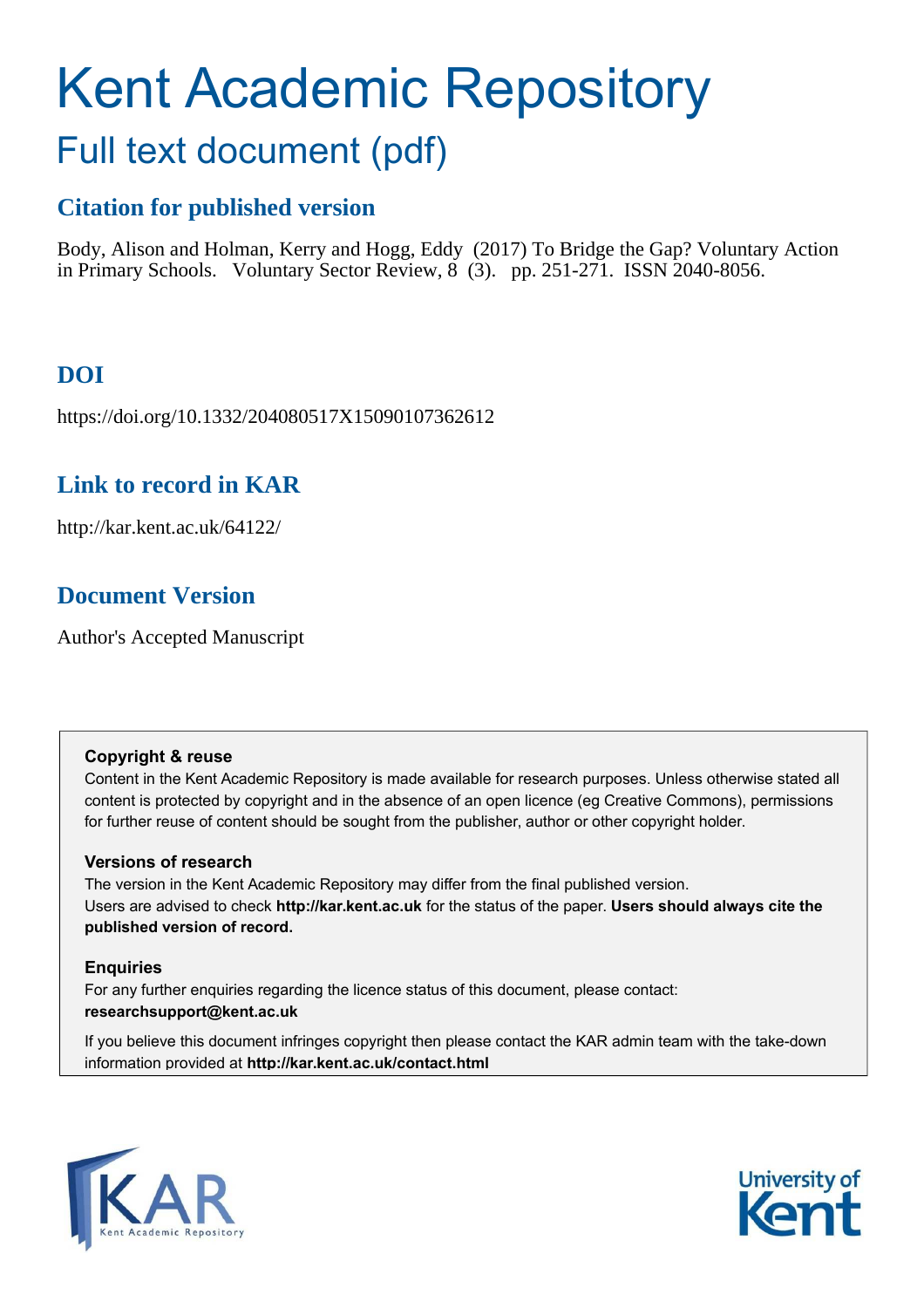#### **To Bridge the Gap? Voluntary Action in Primary Schools**

#### **Abstract**

Voluntary action has long played a role in state education, with Parent Teacher Associations being one of the most common forms of charitable organisation in England. However, education policy, driven by a growing free-market discourse and policy initiatives such as localism, is increasingly pushing for greater voluntary action. This article explores the distribution of voluntary action for primary schools in one local authority area in England. Drawing upon primary data from 114 questionnaires completed by head teachers and secondary data from the financial records (2013/14) of 380 primary schools, we find evidence of considerable uneven dispersal of voluntary action between schools. These disparities are related to factors including school size, location, leadership ideology and the socio-economic profile of the school. The consequence of this uneven distribution is that schools catering for more affluent communities are more likely to have additional resources than those with poorer profiles.

#### **1. Introduction**

Voluntary action has a long and established role in the education of children in England (Miller et al., 2009; Morris, 2011; NCVO, 2016), and the blurring of boundaries between the state and voluntary sector (Alcock, 2010) places it firmly on the political agenda. Driven by a neoliberal ideology (West, 2014), education policy in England has undergone a series of sweeping changes and disjointed reforms (Stronach, 2010), with funding of education coming under scrutiny. Indeed, the government has recently committed to the greatest reform of school funding for the last 25 years (Institute for Fiscal Studies, 2017). Since 2015-16 school funding per pupil has been frozen, resulting in a 6.5% decrease in real terms, and, under proposed reforms to move to a national funding formula, schools will face up to 3% additional cuts by 2019 depending on where they are based. In addition, continued cuts to community based services reduces support for schools, limiting the external help they draw upon to support more vulnerable children (Ball et al, 2012). As schools attempt to journey through this rapidly changing terrain, voluntary action has been encouraged as one of the mechanisms to which schools are turning to support both core and extra-curricular activities (for example, see BBC News, 2017).

We define voluntary action as any activity that involves voluntarily giving time or money for no financial incentive, of one's own free will and to benefit the environment or someone (individuals or groups) other than, or in addition to, close relatives (Payton and Moody, 2008; Hogg, 2016). Furthermore, it encompasses the voluntary action of both individuals and of groups and organisations (Rochester, 2013). This article explores the role that voluntary action plays in the primary education of children and young people; the commitment, passion, skills and expertise brought into schools by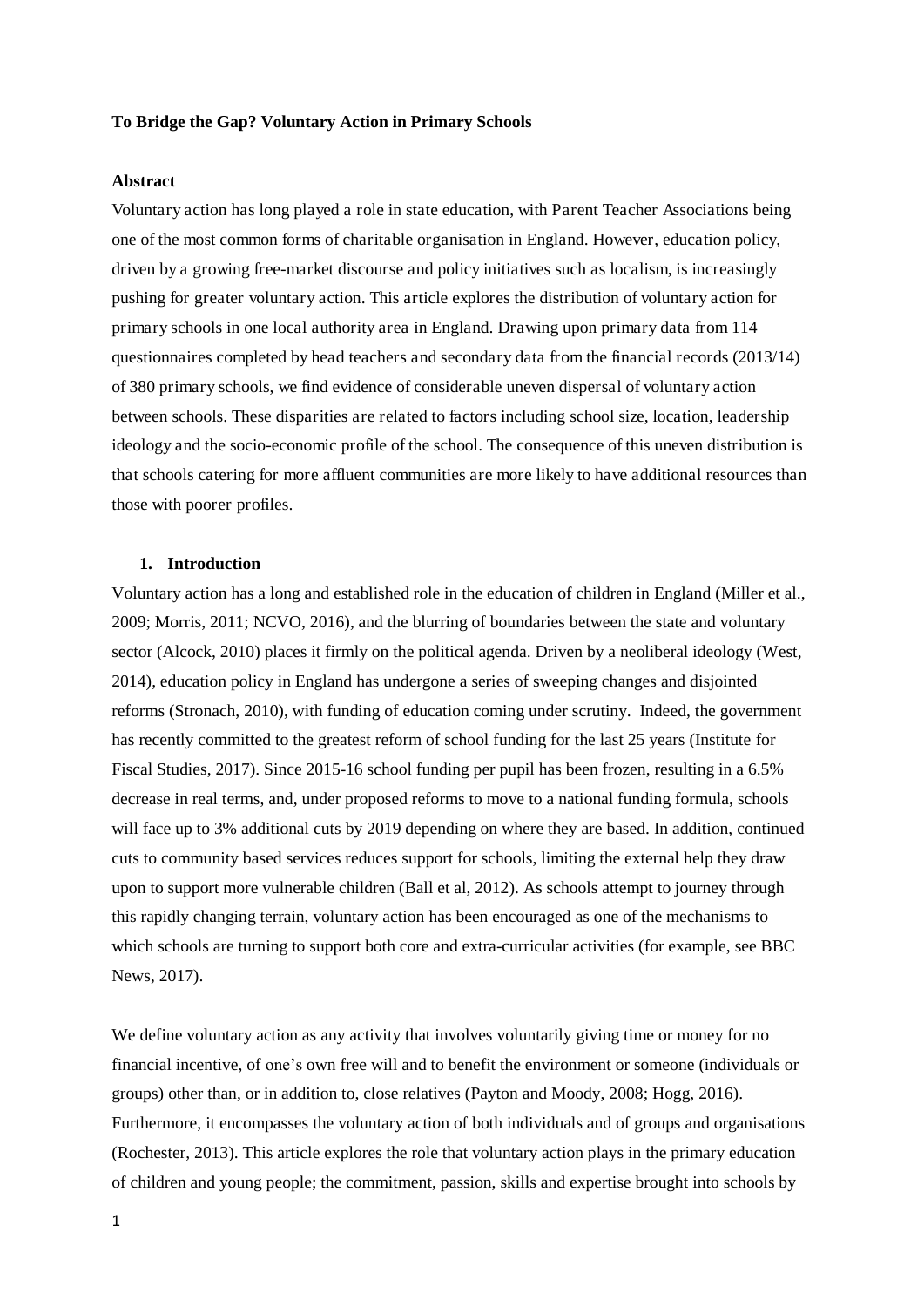volunteers, and the advantages that additional funding can bring. However, we argue any level of reliance on voluntary action in education is problematic and contested. We identify significant disparities in the distribution of these additional resources across schools, by socio-economic factors, school size, school type and leadership ideology.

#### **2. Social Policy Context**

A wave of policy initiatives has placed voluntary action firmly on the political agenda. The former Labour governments (1997-2010) epitomised this through a strong commitment to the role of the voluntary sector (Alcock, 2011). This continued into the subsequent Conservative led Coalition Government (2010-2015) through the Big Society (Alcock et al., 2012), and the Conservative Government (2015 -) in the form of the public-sector cuts and the continuation of localism- a focus on local services run by local people - as a political project. Although the idea of the Big Society is less discussed in current policy debates, public-sector cuts, the themes of localism and empowerment strongly resonate throughout current education policy in England. Indeed, the ideology that underpins the Conservative drive towards localism and marketization suggests that by rolling back the state, the government achieves economic savings to reduce public expenditure, whilst individuals, communities, voluntary agencies and private providers fill the gaps left behind (Bagley and Hillyard, 2014). The central concept of the Big Society and its policy legacy rely on this notion of social action. Former Prime Minister (2010-2016) David Cameron highlighted the need for social action, public service reform and community empowerment. Green et al (2011) argue that the concept of the Big Society was about more than increasing volunteerism, instead suggesting it focuses on unlocking social capital, with the government seeking to capitalise on communities' personal links and networks. Indeed, Rowson et al (2010) suggest that by doing so the government hopes that communities increase social and civic capacity in order to address issues previously addressed by the state.

Further to this, the underlying ideology of public policy in England in recent years supports the notion that children will attain greater achievements if state schools face more competition and have greater autonomy (Adonis, 2012). Ball and Youdell argue that there is 'a growing tendency amongst governments world-wide to introduce forms of privatisation into public education and to move to privatise sections of public education' (2008:8). They identify different forms of privatisation in terms of schools being expected to 'act more business-like' (p.9), through a variety of mechanisms, including increased competition between schools, heightened accountability for budget setting and purchasing and a greater role of philanthropy and private business in the funding of education. In 2007, a report by PricewaterhouseCoopers, commissioned by the then Department for Education and Schools (DfES) in England, recommended that schools should be led by chief executives, and not necessarily by teachers.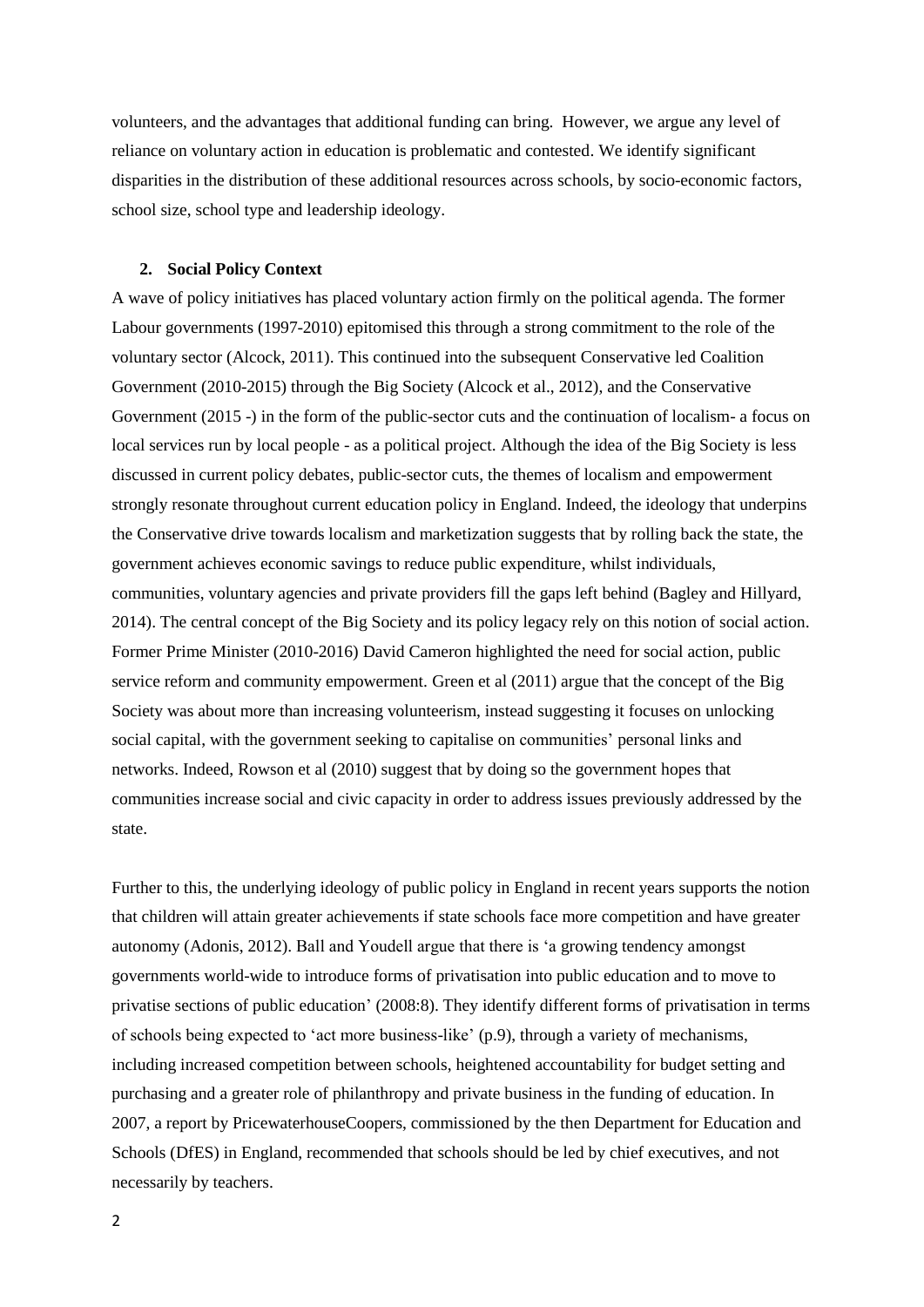The (renamed) Department for Education (DfE) White Paper in 2010 further helped create this new policy landscape with the encouragement for all schools to become academies, new providers being expected to set up free schools, a reduction in guidance from central government and a pupil premium to follow disadvantaged pupils (DfE, 2010). Initially set at £488 for each pupil registered as eligible for Free School Meals (FSM) in 2011–12, the pupil premium expanded to cover pupils eligible for FSM at any time in the past six years. Eligibility for FSM required families of children to be claiming one or more social security benefits associated with reducing poverty. In 2014–15, the level of the pupil premium was increased to £1,300 per primary school pupil (Institute for Fiscal Studies, 2017). This approach shifted responsibility for 'closing the gap' between advantaged and disadvantaged children away from central government and into local schools. The DfE continues to encourage, through both literature and funding, voluntary action from the role of governors, teaching assistants, reading assistants, sport coaches and fundraisers; and for schools to engage in philanthropic support to fund additional activities and to form collaborations with voluntary sector partners (DfE, 2012).

On election in 2015, the Conservative Government continued this commitment to the privatisation of education through a series of curriculum and governance reforms. Despite widespread protest (Ingram, 2016), the government remains dedicated to an ambition for all schools to convert to academies by 2022. In March 2015, the DfE announced a £1m funding pot to help schools recruit 'highly skilled volunteers as governors'. Furthermore, Ofsted promotes voluntary action as 'good practice' in schools, highlighting those where governors are highly involved, volunteers actively support students' learning, additional philanthropic funding is obtained and collaborative partnerships are formed to enhance children's learning opportunities. Nevertheless, this continued shift towards privatisation (Ball et al, 2012) of primary schools has attracted much criticism and debate as concerns about growing inequalities within the system increase (West, 2014).

Studies which have attended to resource distribution in schools highlight inequalities. For example, drawing on the experiences of head teachers from less advantaged schools, Lupton and Thrupp (2013) highlight the significant disadvantages that schools in areas of economic deprivation face in comparison to their counterparts in wealthier areas. They suggest a need to further contextualise funding mechanisms to support these schools, as constrained budgets mean they struggle to provide a transformative educational experience (Lupton and Thrupp, 2013). Poesen-Vandeputte and Nicaise (2015) echo such findings, proposing that resource distribution amongst rich and poor schools is unequal, and consequently, education is not a level playing field. Though funding rules seek to distribute resources evenly and prioritise disadvantaged schools, resources still differ significantly between schools, largely due to the local context within which they operate. Furthermore, the funding premiums for disadvantaged pupils do not account for the complexity faced by schools in areas of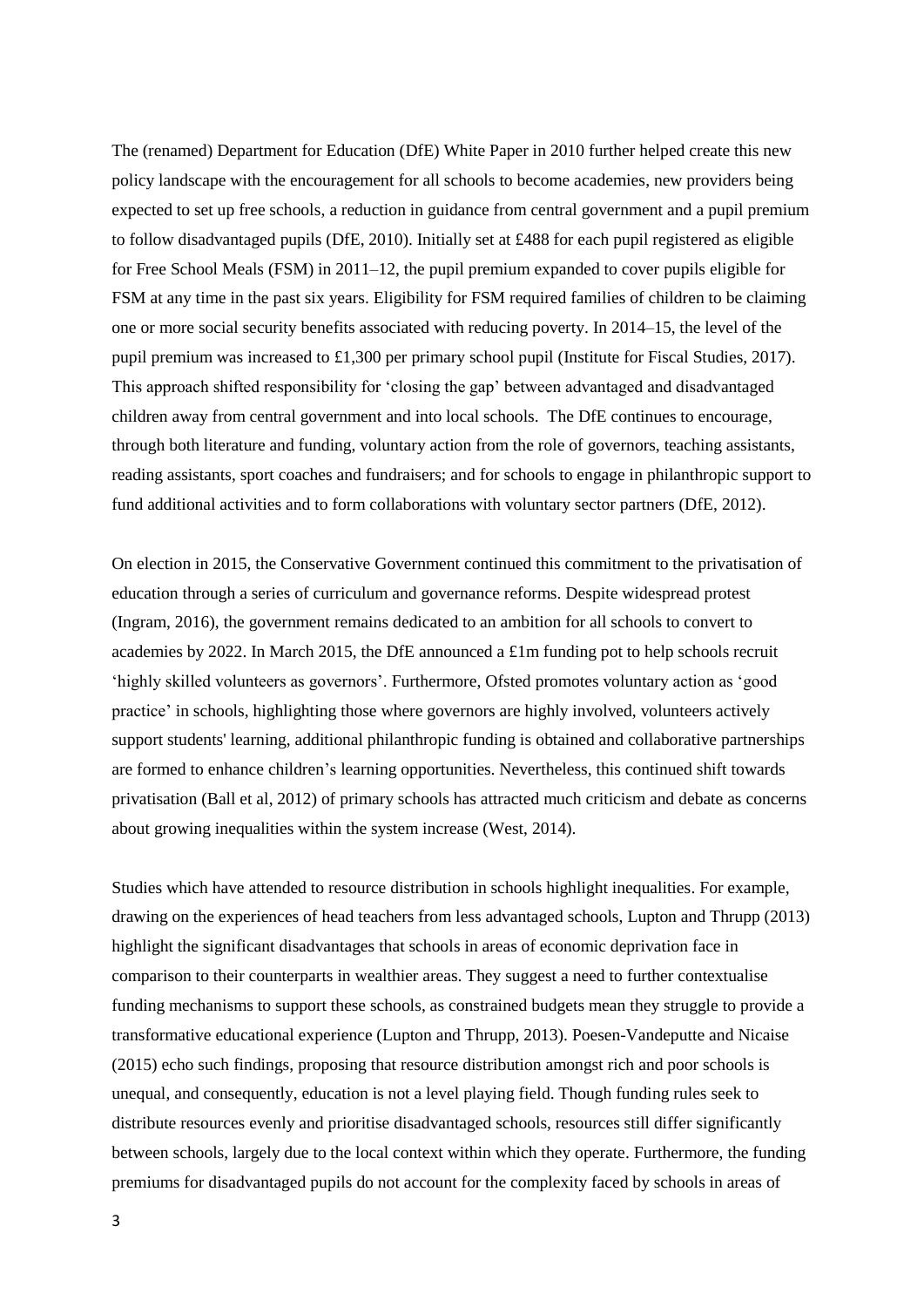disadvantage, including teacher retention, and an increased risk of lack of parental engagement (Poesen-Vandeputte and Nicaise, 2015). The impact of cuts to other public and voluntary sector organisations places further pressure on these schools as provision delivered by wider community support services reduces (Ball et al, 2012).

#### Volunteers in Primary Schools

In 2015-16, 32% of adults aged 16 and over, reported volunteering formally at least once a month, while 49% reported volunteering formally at least once a year (Cabinet Office, 2016). Just under one third (32%) of those who volunteered gave unpaid help to support children's education and schools (NCVO, 2016). Furthermore, almost half (45%) of those who volunteered at least once in 2014-15 were involved in raising or handling funds, with a similar proportion (44%) involved in organising and running events, albeit not necessarily in schools. In terms of volunteer profiles, data from the 2005 Citizenship Survey (Low et al, 2007) shows that women are more likely than men to be volunteering in schools, suggesting that 37% of females who volunteer do so in educational settings, compared to 23% of men. The same survey shows that volunteering in education is most common among young people (43% of 16-24-year-old volunteers), who may still be in or have recently left formal education and those in younger middle age (41% of 35-44 year olds), who may have young children in education.

The role of volunteers within primary education has long been encouraged. The influential Plowden Report (Plowden, 1967) emphasised the value of parents being involved in school activities, fundraising, volunteering in the classroom and as governors (Morris, 2011). Indeed, many have recognised volunteers in the classroom as a positive feature that can aid development of both volunteers and the children they seek to support (Brooks et al., 1996; Tracey et al., 2014). Research advocates the positive impacts of volunteers within the classroom, highlighting the reduction of disruptive behaviours (Sheldon and Epstein, 2002; Dominia, 2005), increasing teacher capacity (Miller et al, 2009) and increasing children's attainment (Ritter et al, 2009). However, in contrast others have suggested that volunteers in the classroom can be more problematic, requiring a high level of guidance and support from teachers, thus proving counterproductive (Elliott et al, 2000).

Furthermore, research suggests volunteers within school are most frequently parents of children attending the school (Musick and Wilson, 2008). Musick and Wilson (2008) argue that school-age children draw their parents into the wider communities in which they are embedded. Parents will commonly have a vested interest in both the school and the local community. In the USA for example, parents are more than twice as likely to volunteer for education and youth-oriented organisations as people with no children (Boraas, 2003).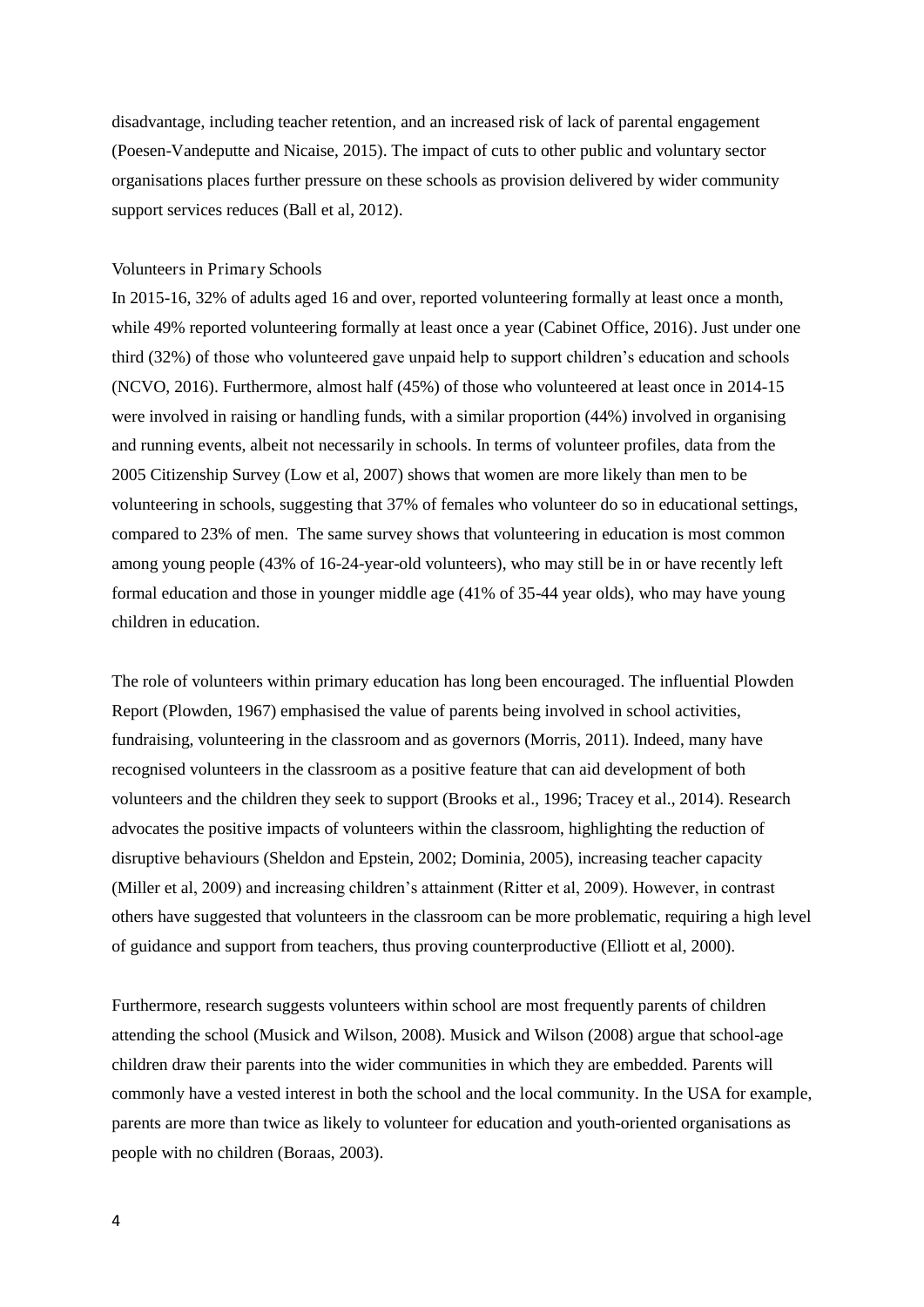#### Philanthropic Giving in Primary Schools

Philanthropic giving to primary education is complex and multi-dimensional. We know that over half of individuals in the UK regularly donate (NCVO and CAF, 2012); however, donations are not evenly dispersed across cause areas (Body and Breeze, 2015). Indeed, based on the latest data only 6% of individuals who regularly donate give to schools (CAF, 2015). Yet, this does not account for activities and events that individuals may support, such as school fetes and fundraising evenings, which contribute to a school's fundraised income. However, research suggests that individuals are often unwilling to give to causes where they consider their donations substitute for government spending (Breeze, 2012), which places schools in an interesting position when it comes to fundraising.

In terms of who gives, data suggests that individuals who are female and occupy professional or senior management positions are the most likely to donate funds to schools (CAF, 2015). Indeed, research suggests that demographic factors significantly affect individuals' propensity to give and the amount they may give (Carpenter et al, 2008; Smith, 2012). In addition, Mohan and Bulloch (2011) present the notion of a 'geography of giving' in which they identify a 'civic core' of people representing 9% of the population who account for over 40% of voluntary action. These individuals tended to be in professional or managerial roles, living in the most affluent areas of the country, well established in a local community, highly educated and often practicing religion. In contrast, other studies suggest that 'being asked' is far more important than individual characteristics, such as age, religiosity and education (Wiepking and Maas, 2009). Demographic differences, the uneven dispersal of the civic-core and differences in asking practices all potentially contribute to an uneven playing field in terms of schools' abilities to attract donations.

Although primary education is firmly rooted within communities and is historically reliant on voluntary activity, the concept of philanthropic activity in education in England remains largely unexplored by academics. Reich's (2007) research into the distribution of philanthropic support across schools in California, USA highlighted the increasing reliance on philanthropy and evidenced increasing inequality in schools as a result (Ingram et al, 2007). Many schools or districts in the US have professional fundraising functions that raise funds to support schools. It is up to the school or district to decide whether these philanthropic donations can be spent on core academic activities or whether they can only be spent on extracurricular activities. Either way, this gives donors leverage over what the school is offering – if they do not like what the money is spent on, they can simply stop donating (Ball and Youdell, 2008; Reich, 2007). Parents and others who donate to schools do so because they want to do the best by their children and to support local public services. However, Reich (2007) argues that there are clear consequences of the uneven distribution of philanthropic funding among different schools and districts. Those in more wealthy areas can raise substantially more than those in poorer areas. As Ball and Youdell (2008) observe at an international level, 'poor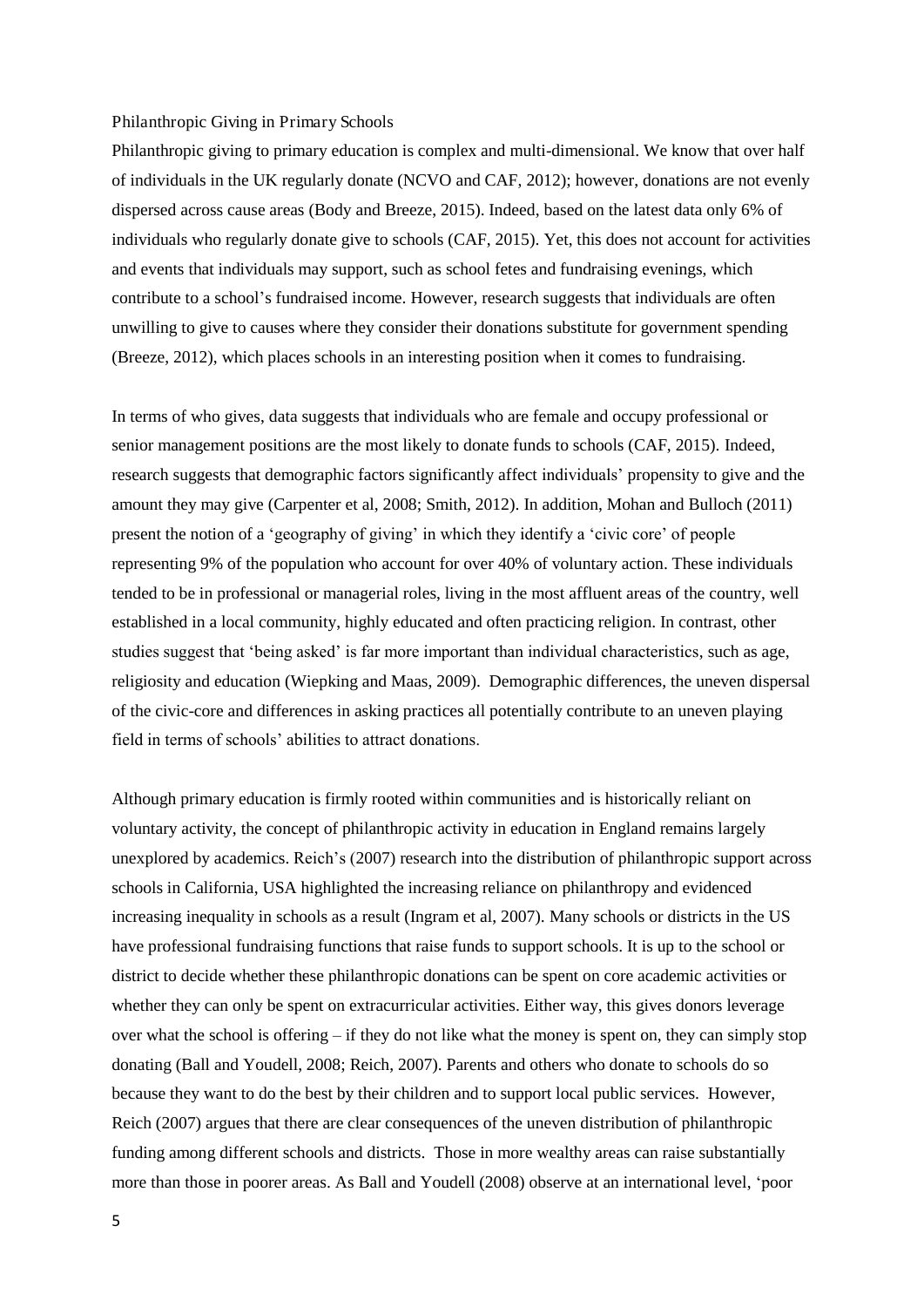parents are unable to subsidise their children's education or to mobilise philanthropy' (p.32). The result of this is that schools in richer areas will have more per head to spend on their pupils than schools in poorer areas.

#### **3. Methodology**

Based on this review of literature, the research underpinning this article sought to explore the following research question: How is voluntary action dispersed across primary education settings, and what factors affect this? The response to this question draws upon two main sources of data, financial reporting and questionnaires, from primary schools within a single local authority area (LAA) located in the south of England. As one of the largest LAAs in England, and one of the fastest growing, the setting offers a comparative picture of some of the wealthiest areas in the country versus some of the most deprived, with 13.9% of its wards falling into the 20% most deprived areas in England, and 18.4% of children living in poverty, compared to 20.1% nationally, based on 2015 data. As of January 2017, there were 453 primary schools (including free schools and academies in the LAA), and on average 12.2% of primary school pupils were eligible for free school meals in 2017.

Financial data (2013-14) on 380 primary schools was obtained from DfE records. All LA maintained schools are required to report on donations and private funds, and this figure was used as the dependent variable and compared to independent variables of school size based on pupil numbers, percentage of children on FSM (in 2013-14) and overall school income (all data held and published by the DfE). Though all schools report on income based on financial guidelines there are likely to be discrepancies in how this is reported. Furthermore, this data does not include primary schools which converted to academy status before April 2013. However, since the 2013-14 data financial data was recorded, 62 of the schools included have moved over to academy status. Given these limitations, the methodology sought to gather further information from all schools, including academies and free schools, through an online questionnaire.

As a familiar and accessible research method (Newby, 2010), questionnaires were sent to all primary schools across the selected LAA. Questionnaires were divided into two parts. Section 1 focused on the number of volunteers that supported the school, the type of activities they engaged in and the amount of time they gave per week. Volunteers were divided into those which regularly supported the school, defined as once a month, and those which sporadically supported the school, defined as less than once a month. It is important to note that the data gathered about activities in the school was focused on regular volunteers and based on estimates by the head teacher or senior leaders in the school. Furthermore, in terms of time, numbers were rounded into bands, for example 1-2 hours, 2-3 hours and so forth. Schools were specifically asked to report on regular volunteer support within a 'typical school week', to exclude periods of heightened activity, such as school fetes or sports day, which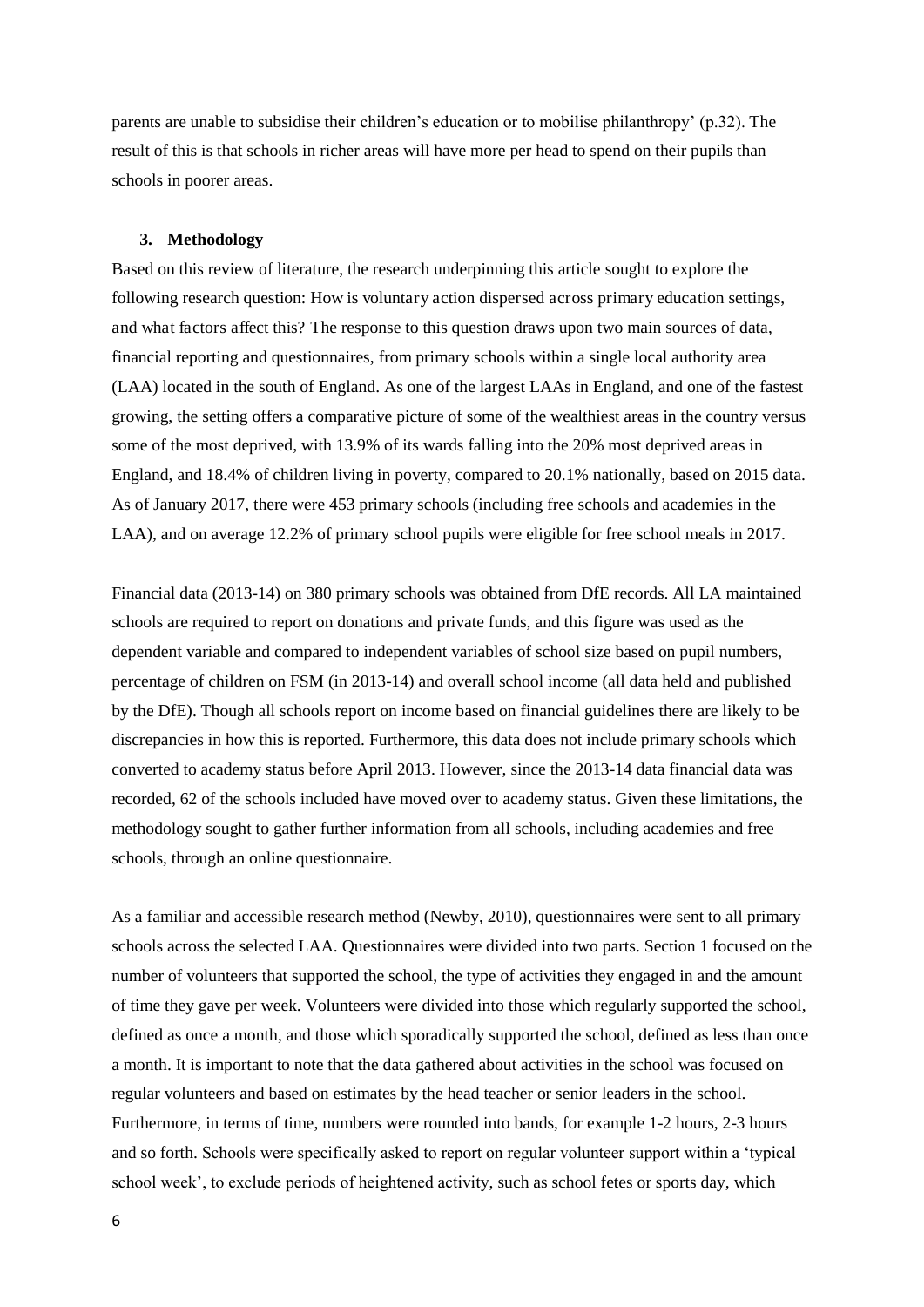would typically encompass more sporadic volunteer time. Section 2 of the questionnaire focused on the fundraising activities. We were clear to define fundraising as raising funds which would directly support school costs and activities, and differentiated this from fundraising for external causes such as 'Children in Need' or 'Comic Relief'. Schools were asked to discuss their fundraising activities, indicate the amount they raised per year, the reliance on fundraising and aims for moving forwards. At the end of the questionnaire all schools were given the opportunity to respond to an open-ended question about how they view the role of voluntary action in primary education.

114 questionnaires were completed by head teachers and senior leaders from a range of schools, representing a 25% response rate. Responses were broken down into school types<sup>i</sup>; 41% of the responses were from community schools, 23% from academies, 16% from voluntary aided schools, 14% from voluntary controlled schools and 3% from both foundation and special needs schools. Just under 3% of the schools fell into the high FSM bracket (that is over 35% of the children are eligible for FSM), 39% into the medium FSM bracket (that is between 20% and 35% of the children eligible for FSM) and 58% into the low FSM bracket (under 20% of the children eligible for FSM). Averaging across the participating schools, 12.3% of pupils were eligible for FSMs, suggesting the sample is relatively reflective schools across the LAA.

The financial data was analysed to indicate the trends in fundraising within the LAA. Acknowledging the aforementioned limitations, this data provided contextual backdrop and was used to help explore some of the wider patterns emerging – this data was particularly useful for extrapolating links between deprivation, based on FSM data, and philanthropic income. The questionnaire provided additional opportunities to explore these emerging themes in more depth and provided information on the role and frequency of volunteer support within schools. The majority of the questions followed a similar format, asking schools to select from a Likert scale of strongly agree to strongly disagree against set statements, such as: 'we find it easy to attract volunteers', and 'fundraising forms a core part of our school business plan'. After each question, participants could provide an additional comment to support their response. Likert scale responses were grouped and analysed against school size, type and FSM data. The more qualitative responses were analysed in terms of emerging themes around how schools viewed voluntary action and used to inform the forthcoming discussion on how schools frame voluntary action. The use of the multi-method approach within this research study has allowed for the advantages of these methods to be judiciously balanced off against one another in an attempt to reduce the limitations offered by any one method (Greene, 2009; Hesse-Biber, 2010).

The research is not without limitations. First, the availability of data to explore this phenomenon is sparse. Schools are not required to hold records or report on volunteer support. Therefore, beyond the limited financial data, the research was reliant on schools self-reporting levels of activity via the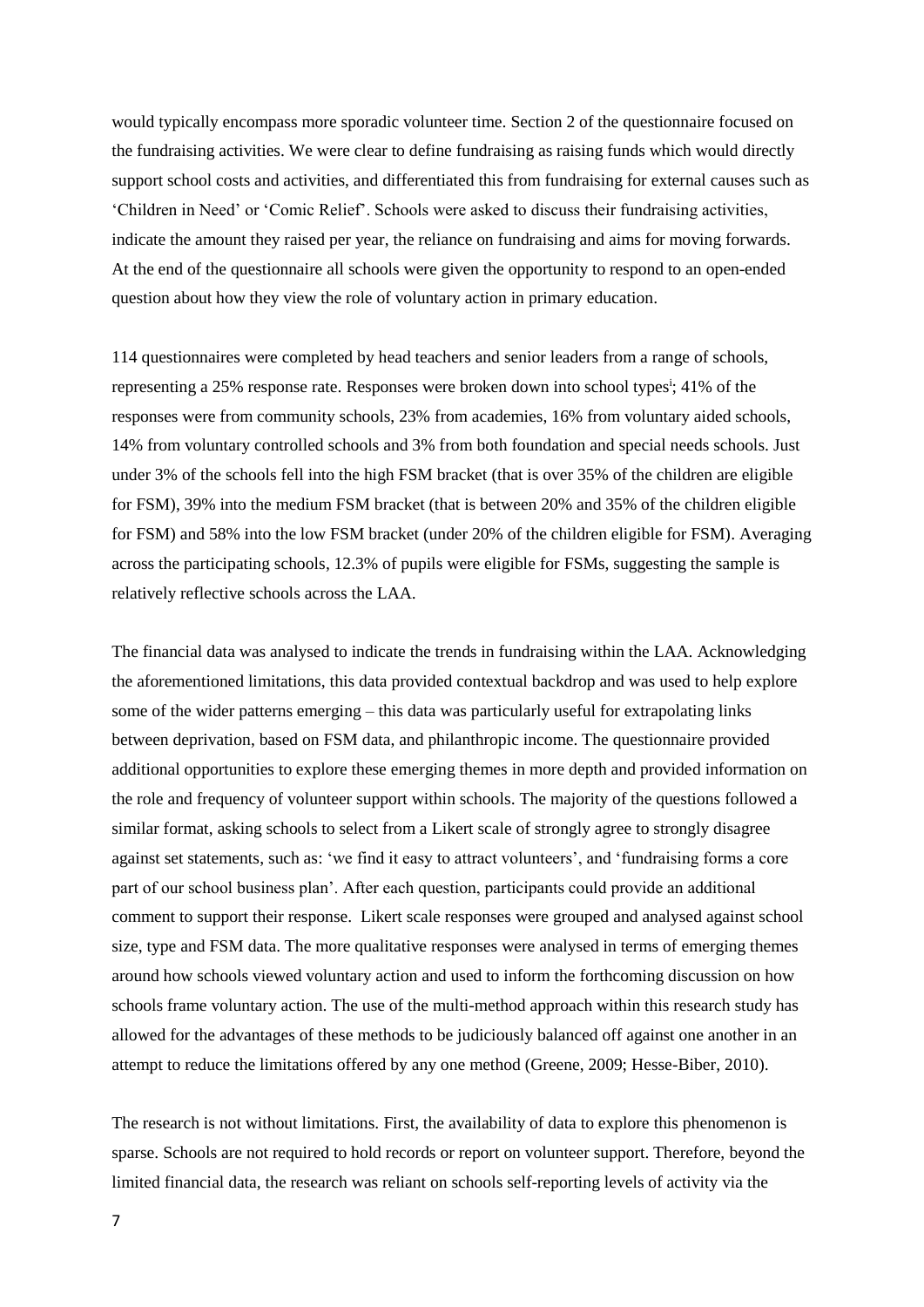questionnaire. The questionnaires asked for approximations of volunteer numbers and time, type and fundraising amount. These figures are therefore estimations, rather than precise calculations. The lack of consistent data across schools limited this element of the data to the 114 responses, and relied on the accuracy of the individual reporting the data. Second, though the participating schools generally reflect those across the LAA as a whole, it must be noted that 8% of the schools in the LAA fall into the high FSM bracket in 2016-17, compared to only 3% of schools in our research. This suggests a possibility of non-response from schools in high FSM brackets, perhaps based on limited engagement in voluntary action. In addition, schools with high rates of voluntary action may well have been more willing to share their successes, potentially skewing the results in a positive direction. Finally, we must acknowledge the challenges involved in using FSM as a proxy for deprivation within schools (Kounali et al, 2008). Indeed, Kounali et al (2008) suggest that FSM data significantly underestimates deprivation within a school, whilst others suggest it has the potential to be misleading (Montemaggi et al, 2016). However, though Index of Multiple Deprivation (IMD) data captures geographic disadvantage, primary schools are now attracting children from outside of their traditional boundaries, therefore FSM data provides the most accessible current indicator of deprivation levels within the school community and consequently was chosen as the indicator of deprivation within this study. Nevertheless, even taking into account the limitations and challenges, this study provides an important picture of this significant area of school life and activities.

#### **4. Findings: Voluntary Action in Primary Schools, An Irregular Landscape**

#### **Volunteers in Primary Schools:**

Here we draw upon the data gathered primarily through the questionnaires. In doing so, we can conclude that volunteers are valued by schools and are seen as an important and central component within the school workforce. Reasons for this ranged from volunteers *'bringing a wealth of knowledge, skills and experiences which enriches school life' (*head teacher, Voluntary Controlled School) to volunteers helping *'to develop a sense of community beyond the school gates' (*head teacher, Academy). Indeed, 93% of the schools said volunteers form an important part of their school community. Furthermore, 73% of the schools reported that they would like to increase the number of volunteers they have, whilst 52% stated that they would like to increase the number of hours their current volunteers give. However, attracting volunteers proved more complex. 42% of schools stated that they found it easy to attract volunteers, whilst the remaining 58% of schools struggled to attract the amount of volunteer support they would ideally like. Schools in more disadvantaged areas, represented as those in the 20% most deprived areas in England, were three times more likely to report struggling to engage volunteers, consistent with rates of volunteering being lower among those from lower socioeconomic groups (Cabinet Office, 2013).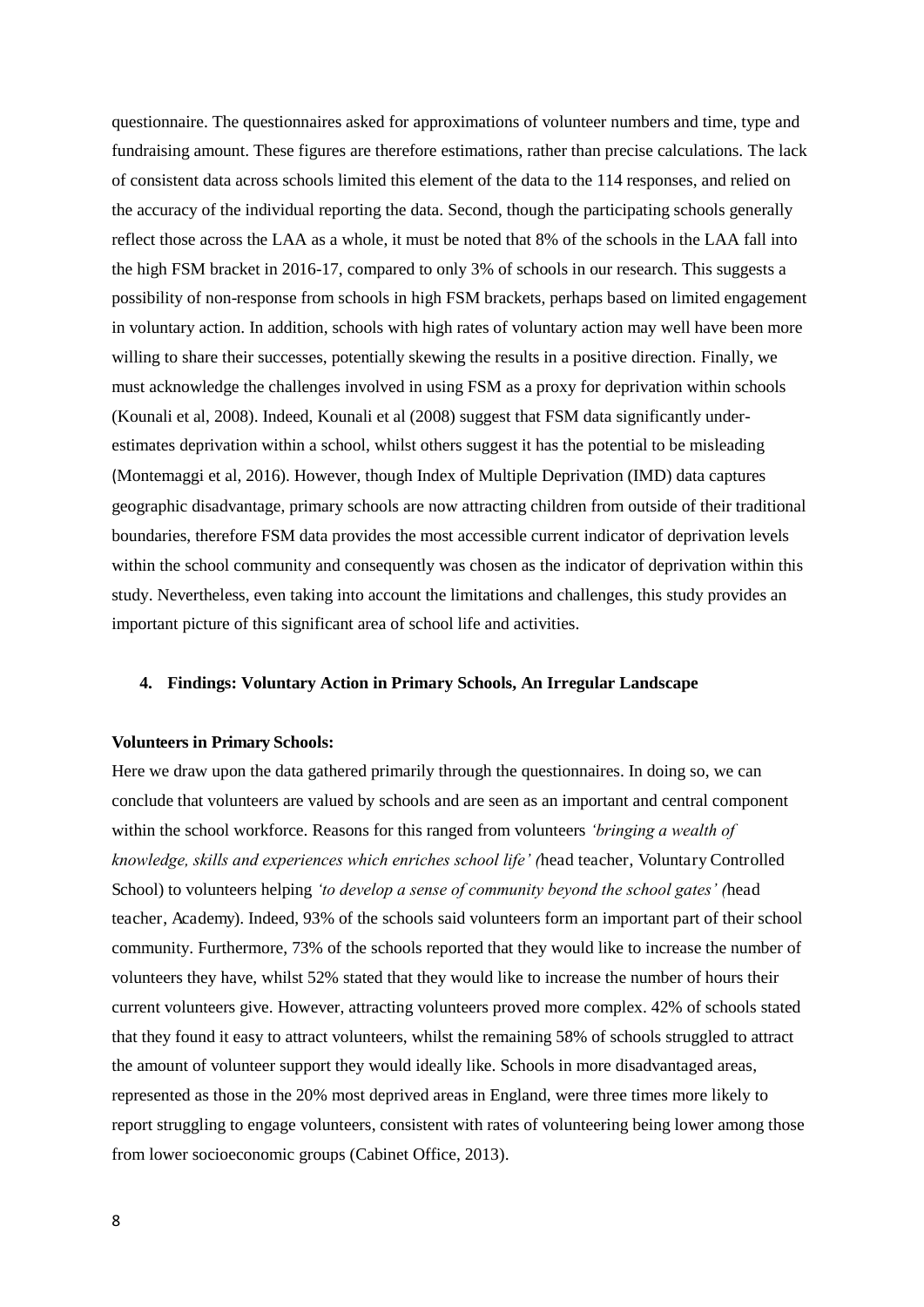Supporting previous research findings (e.g. Musick and Wilson, 2008), schools reported parents of children currently at the school as the most likely group to volunteer, with 96% of schools engaging this group. Almost two thirds of schools report engaging individuals from the local community, whilst approximately one third engage grandparents and extended family of current pupils. Members of staff also make up an interesting group of potential volunteers. Just over 30% of schools identified staff as volunteers, doing activities that were outside of their working hours and contractual obligations. Furthermore, 25% of schools also engaged family and friends of staff as volunteers. There was a smaller proportion of schools (17%) who engaged with parents who had formerly had children at the school, suggesting that once a child moves on from a school, so does the parent's commitment as a volunteer to that school.

As Table 1 demonstrates, the type of activities in which volunteers engage range from educational provision to general maintenance of the school. The findings suggest that different categories of activities attract different types of volunteers, with some volunteers giving time on a regular basis (once a month or more) and others supporting the school more sporadically (less than once a month) with specific tasks or activities.

#### **Table 1 here**

Management and leadership volunteers raised a particularly interesting tension among schools: 67% of schools reported regular voluntary support from governors, whilst 17% reported sporadic support. However, 16% of the schools reported no volunteer time for management and leadership, which is surprising given the role of volunteer governors in schools. We initially supposed this resulted from a misunderstanding in the question, which must still be considered as a possibility for some of the schools. However, we also contacted and asked for further details from these schools. The three sample schools of this 16% who responded suggested that as they were all part of a multi-academy trust (MAT), where a single trust is responsible for a number of academies, their governors were further removed and volunteered for the MAT rather than the school. This is a noteworthy tension, which may require further investigation in the future. It also raises interesting questions about how schools define and frame volunteering.

Nonetheless, considerable disparity emerged across the primary schools in terms of how much cumulative volunteering time they each received. These figures are based upon the data reported by schools for their 'typical week' during school time, and excludes sporadic volunteers. One school reported receiving around 227 hours of volunteers' time each week, whereas other schools reported receiving just three hours of volunteer support each week. For the purpose of analysis, it is useful to understand this in terms of the school size and therefore this figure has been converted to equate to the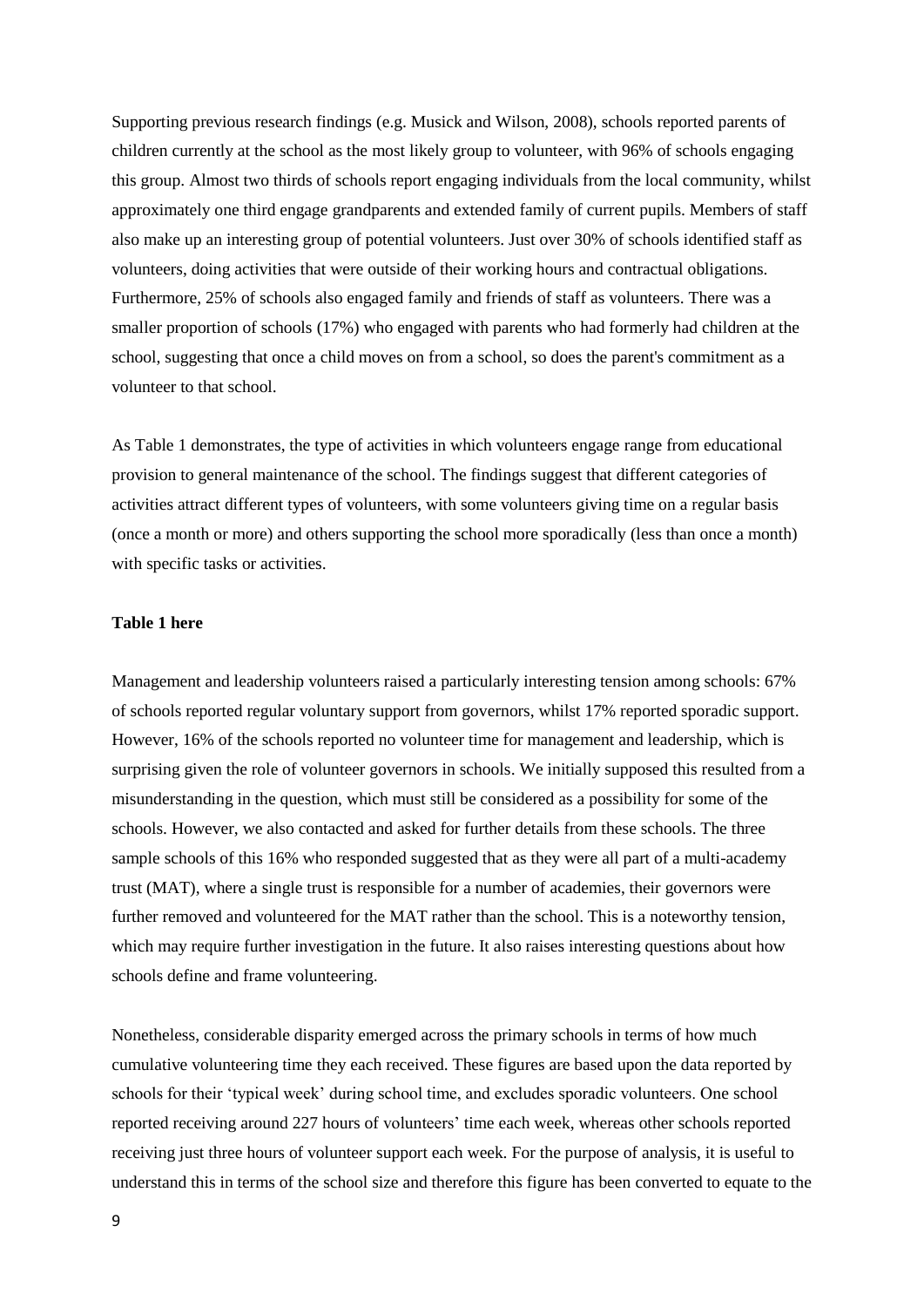amount of volunteer time per child within the school per week. On this basis, it equates to approximately 72 minutes of volunteer support per pupil at one school, versus less than a minute of voluntary support for several others. On average, schools reported approximately 12.5 minutes of volunteer time per child per week in the school. It should be noted that not all of this voluntary support would be directly working with children, rather this is the amount of volunteer time dedicated to the school overall by regular volunteers in a 'typical' week. As demonstrated in figure 1 below, when considered in terms of minutes per child, the smallest schools, on average attracted over eight times as much volunteer time per child than the largest schools in the study.

#### **Figure 1 here**

However, as figure 2 demonstrates, it is also important to consider the relationship between deprivation, considered here in terms of the number of children accessing FSMs, and volunteer time. This study suggests significant variation in the amounts of volunteer time received based on the percentage of children accessing FSMs. On average, schools which fell into the high FSM bracket (that is over 35% of the children are eligible for FSM) secured 1 minute of volunteer time per child per week, compared to schools in the medium FSM bracket (that is between 20% and 35% of the children eligible for FSM) which had on average just under 3 minutes of volunteer time per child per week. Schools which fell into the low FSM bracket (under 20% of the children eligible for FSM) secured, on average, just over 15 minutes of volunteer time per child per week. Figure 2, demonstrates this trend, and highlights the few outliers which skew the averages slightly.

#### **Figure 2 here**

Though revealing, again we suggest caution is applied in interpreting these figures as the majority of participating schools, 58%, fell into the low FSM bracket, whilst just under 3% occupy the high FSM bracket. To achieve any form of statistical significance, further research on a wider scale would need to be carried out.

#### **Fundraising in Primary Schools:**

Here we draw upon both the questionnaire data and the financial data to explore fundraising in primary schools. This appears to be increasingly more central to schools' activities. As one head teacher commented, *'unfortunately, in this financial climate, i*t is now necessary to fundraise in order to enhance provision for children*'* (head teacher, Academy). However, less than one third of the sample of primary schools (29%) who responded to the questionnaire agreed that fundraising formed a core part of their school business plan. Despite this, 66% of the schools said they were actively trying to increase their annual fundraising income. Furthermore, 53% of the primary schools said they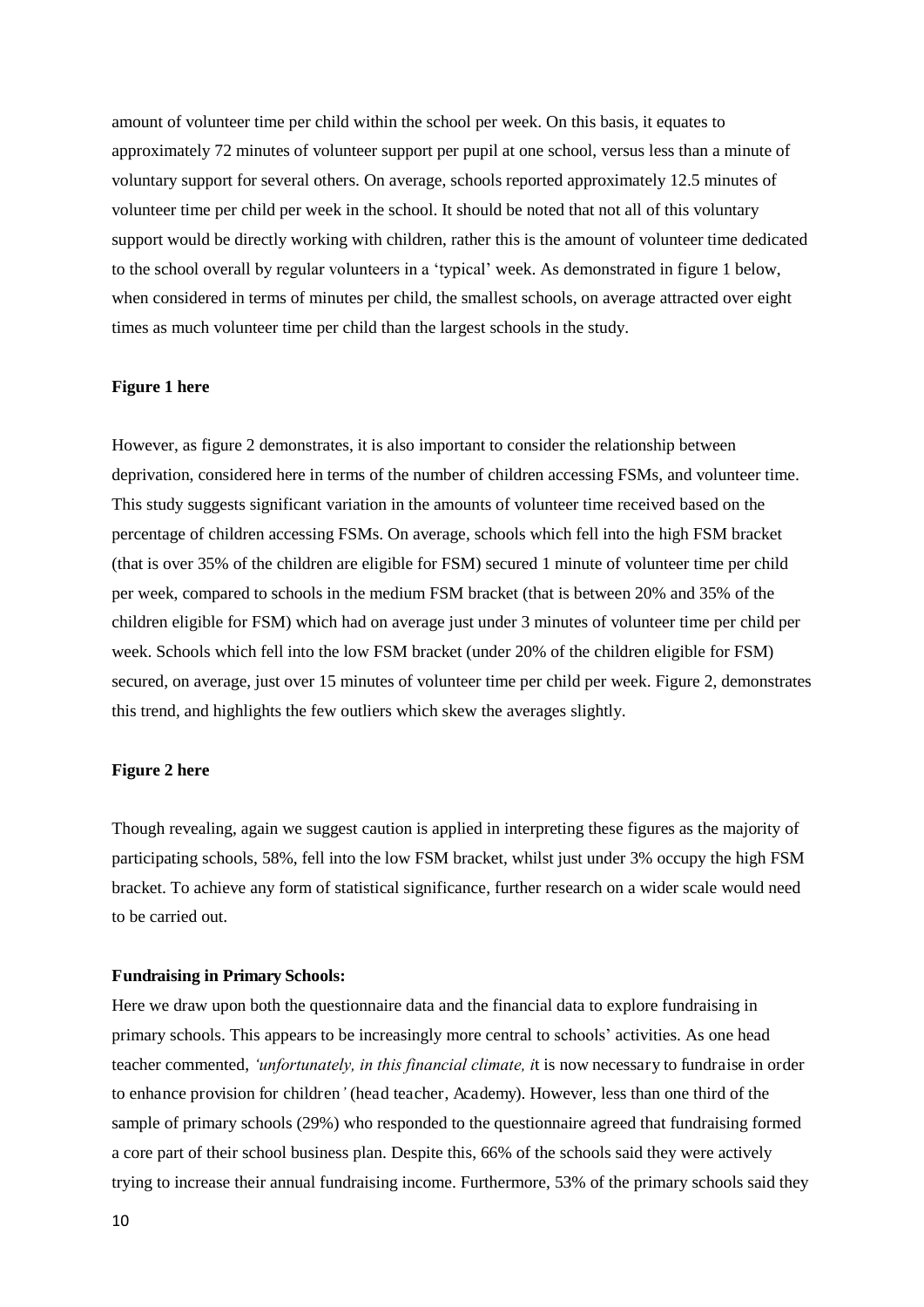relied on fundraising income to support school activities, with 28% of the primary schools claiming fundraised income was used to support core educational activities. As Figure 3 shows, primary schools use a range of methods to raise funds.

#### **Figure 3 here**

School fetes, non-school uniform days (when children wear their own clothes to school in exchange for a small donation to the school) and competitions, such as raffles, remain the most popular forms of fundraising for the school. We know that being asked is one of the most important factors prompting donors to give (Wiepking and Maas, 2009) and indeed over 40% of schools asked parents for donations and a further 23% sought to raise funds from their local community. Interestingly, over 10% reported having a mechanism for individuals to donate to their school online.

Financial data from the 380 schools indicates that fundraised income varies considerably. This is unsurprising given the range of different mechanisms employed by primary schools to help raise funds. Fundraised income includes all funding donated to the school for activities through either specific events and activities, gifts or philanthropic grants. To understand this data, income is based on both the total amount of donated income and the amount of donated income per child in the school per year, uncovering a number of disparities. When we look at the overall financial data for schools, foundation schools and academies tended to attract the largest amount of donated income, averaging around £16,000 per year. Whereas, voluntary controlled schools and community schools had lower amounts, attracting around £8,000 per year. Interestingly, academies appear to show the greatest range in fundraised income with some individual academies securing over £100,000 and more (in one case over £200,000) of donated income in the year 2013-14.

As with volunteering, the size of the school has an impact, both on how much donated income is raised, and on the amount of donated income per child. The data available suggested that donated income per child in a school ranged from £0 per child to £248 per child per annum, with an average across all the 380 primary schools of £43 of fundraised income per child per year. On average the larger the school, the more donated income in total they secured. Schools with 500 or more children raised just over £15,500 per year on average, whereas schools with less than 100 children raised on average just over £5,000 per year. It must be noted that this disparity is likely to be partly absorbed by economies of scale meaning that the larger schools may not notably feel this difference. However, when considered in terms of the amount fundraised per child in the school, as Figure 4 below shows, smaller schools fare better:

#### **Figure 4 here**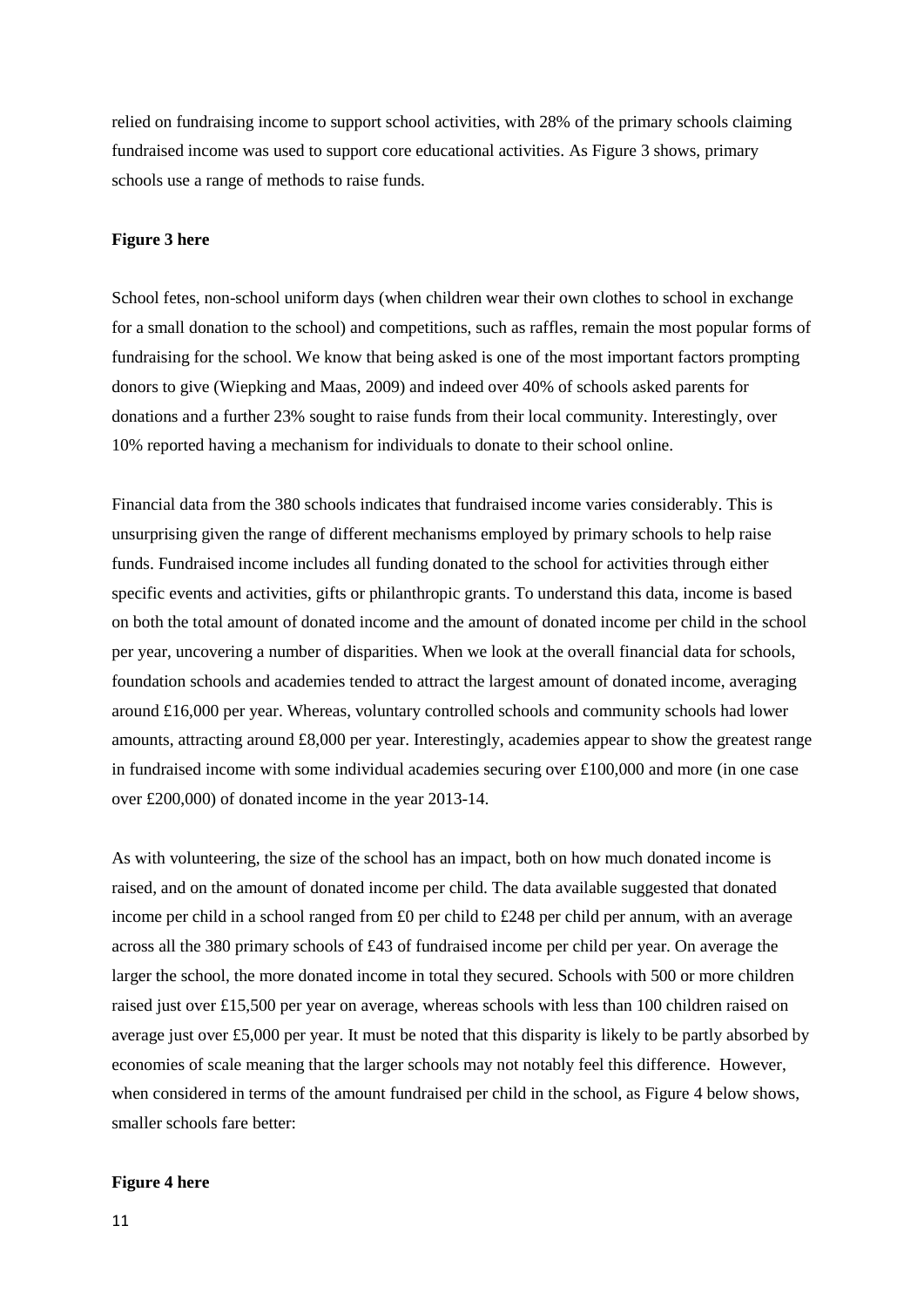Therefore, as with volunteering, the data suggests that the amount of fundraised income a school receives is related to the size of a school. Once again, the geographic location of the school is also of significance. Utilising the wider financial data from the 380 schools, we also draw upon FSM data. Understanding FSM data as an indication of the level of economically disadvantaged children within a school, the data suggests some association between the social-economic position of the families of the children within schools and the amount of fundraised income. On average, schools which fell into the high FSM bracket (that is over 35% of the children are eligible for FSM) achieved £3,591 of donated income, compared to schools in the medium FSM bracket (that is between 20% and 35% of the children eligible for FSM) which had an average of £5,901 of donated income. Schools that fell into the low FSM bracket (under 20% of the children eligible for FSM) achieved on average £11,208 of donated income in 2013-14. When calculated as donated income per child per year, schools in the high FSM bracket achieved on average £15.70, schools in the medium FSM bracket achieved £21.90, whilst schools in the low FSM bracket averaged £48.40 additional income per child. Though this suggests some clear patterns in the data, the distribution of this data is more nuanced with a number of schools securing significantly more fundraised income per child per year than others within their FSM bracket.

#### **Figure 5 here**

Nevertheless, overall fundraised income in schools presents significant disparity – on average each child within schools that fall into the low FSM bracket attract over three times as much donated income as a child within schools that fall into the high FSM bracket. Given the opportunities that these donations create, the likely impact of this is that children already experiencing some form of disadvantage are further disadvantaged.

#### **5. Discussion: Framing Voluntary Action**

The data discussed highlights several significant patterns, which suggest school size and socioeconomic factors affect both volunteering within the school and fundraised income. While acknowledging the importance of these findings, it is notable however, that significant disparity still exists between schools that are similar across all factors. It became apparent through the research that in addition to these influencing factors, how schools framed and pursued voluntary action also considerably affected their approach and focus. Therefore, in this section we discuss schools' motivations for engaging with voluntary action and the crosscutting barriers that emerged. Primary schools identified different motivations for engaging in voluntary action, when thematically analysed these broadly sat in one of the following three category frames.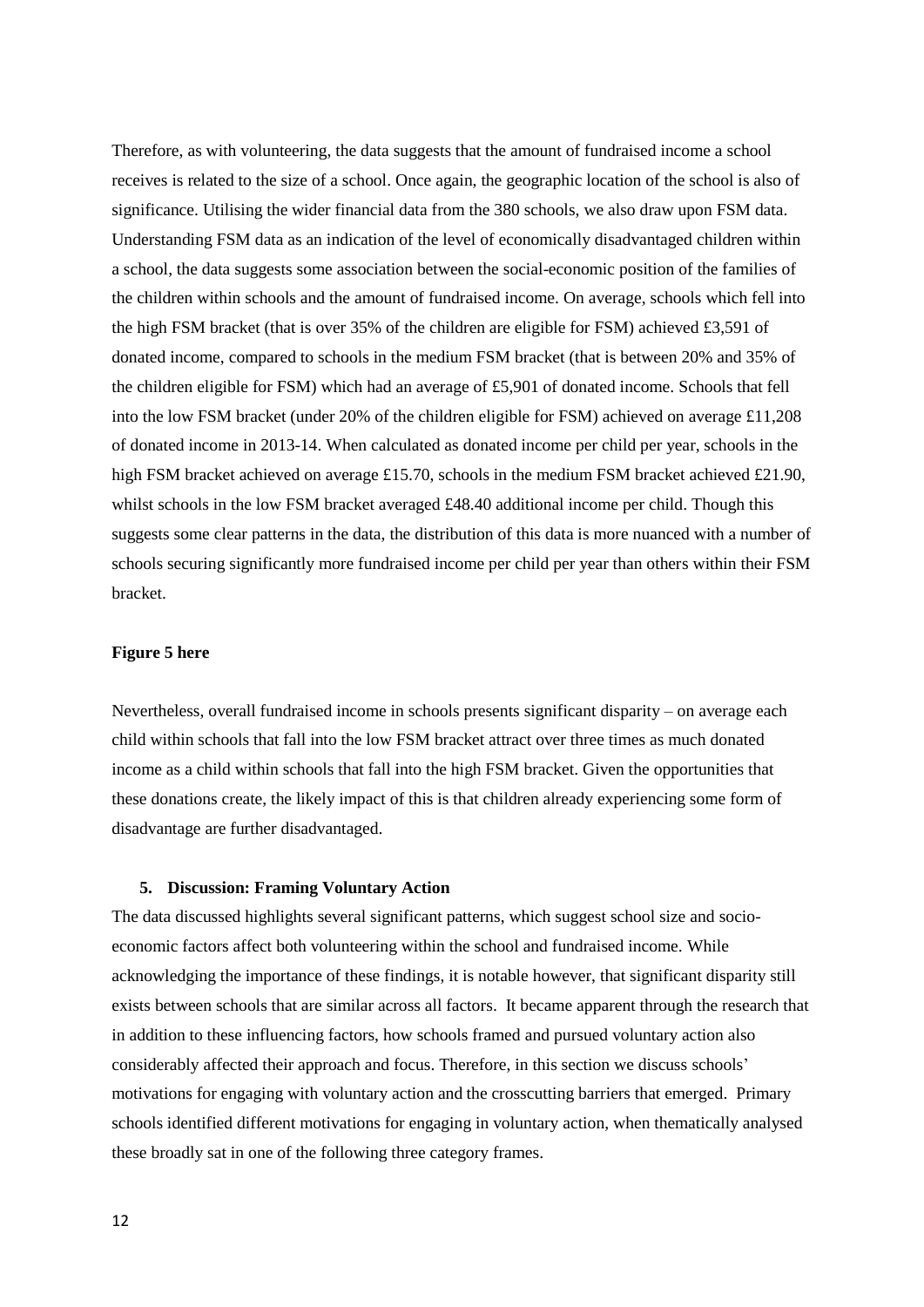#### **Frame 1**: **Voluntary action as a mechanism to increase support for children and enhance their**

**experiences:** The leading reason for engaging voluntary action identified by primary schools was the ability to provide increased and diverse support for the children within their school. Volunteers were perceived as reducing pressure on teachers and increasing teacher capacity by delivering one to one support to children around a particular need, for example listening to reading or supporting writing development. Fundraising was seen as a mechanism to purchase additional support to help individual children, or support whole school activities such as school trips or entertainment, such as an annual pantomime. For example, as one head teacher commented *'I think if it is to provide 'extras' for the*  children then fundraising is appropriate. I don't believe that schools should have to use this for core *educational purposes'* (head teacher, Voluntary Aided School). Furthermore, the schools identified volunteers as having an array of different professional skills and expertise, and welcomed the use of this to supplement and support teaching. Schools also identified the positive benefit of having volunteers as role models and support for children, for example *'*volunteers bring so much extra to our school, they offer children an adult role model, especially when they may lack that elsewhere in *their lives'* (head teacher, Academy). Within this, volunteers were framed as providing emotional support for children. This was seen as particularly important for those children who were perceived as not having adequate support within their home environment.

**Frame 2**: **Voluntary action as a way in which to achieve community engagement and increase community empowerment:** Voluntary action was identified by some schools as providing strong links to the local community. Viewed as a strength, this identified fundraising and volunteers as both having an internal purpose of increasing school capacity alongside an external purpose in terms of 'reaching out' to the local community. For example, as one head teacher commented *'*the school is the hub of the community, by using volunteers and fundraising we *strengthen these links' (Head*-teacher, Academy), whilst another observed *'*there is an increased community awareness of what happens at *the school' (*head teacher, Voluntary Aided School). This benefit was seen as two-fold; firstly, as strengthening the role of the school as a community hub, and secondly, acting as a conduit to attract more local support into the school. Furthermore, the primary schools recognised how their fundraising supports and benefits the local community in which they are situated, as well as fostering philanthropic attributes in children. For example, as one head teacher commented *'it teaches the children key skills about giving' (*head teacher, Foundation School) whilst another stated *'*it teaches *the children core skills in thinking about their wider social responsibilities and helping others'* head teacher, Voluntary Controlled School). Schools also frequently acknowledged the power of good relationships with the whole community and use fundraising events as a way to foster such relationships.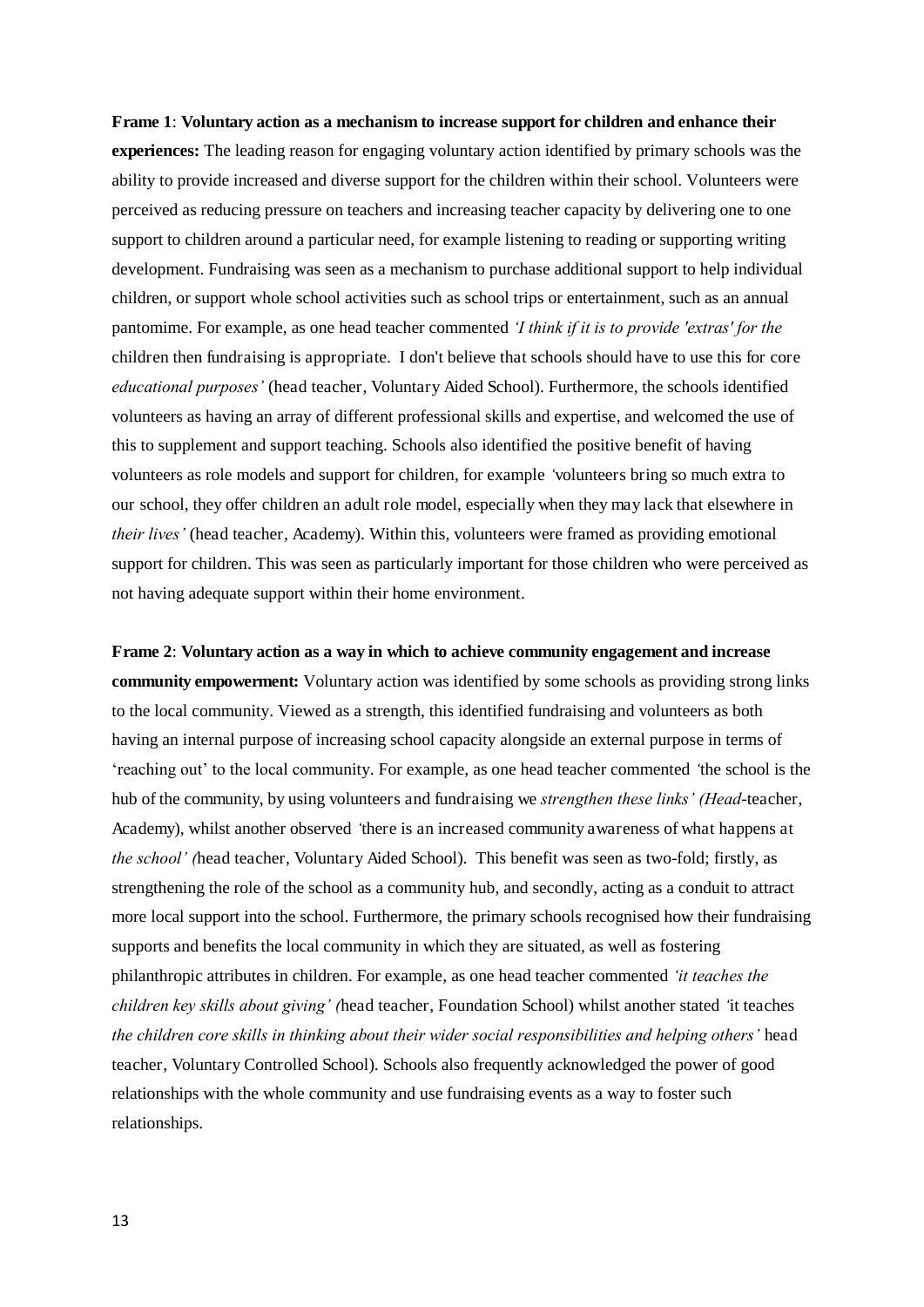**Frame 3**: **Voluntary action as a response to depleting budgets:** Framing voluntary action as a response to depleting budgets emerged as a strong theme in both terms of engagement of volunteers and fundraising. Primary schools viewed volunteers as a mechanism within which to increase teacher capacity and resources at a minimal cost to the school. For example, as one head teacher commented, *'*they are a free *resource and bring a wealth of skills to the school' (*head teacher, Voluntary Aided School) and another stated, *'we are able to deliver additional support activities without it putting strain on already stretched school budgets' (*head teacher, Community School). Furthermore, whereas 68% of schools agreed that they fundraise to support extra-curricular activities (those outside of the core curriculum requirements) for the children in their school, 53% of the schools agreed that they fundraise broadly to support the school's general and overall educational activities. Such findings are consistent with previous research (Lupton and Thrupp, 2013) which suggests that all schools are facing strong external pressure on performance and little access to additional funding. Therefore, primary schools are faced with a dilemma. Whereas many identified that they do not feel that fundraising should form a core part of a school business plan, in the current climate, it must.

#### **Comparing Frames**

The framing of voluntary action by individual primary schools reflected how and to what intensity the school sought to increase their voluntary action. For just over one third of the participating schools, voluntary action in terms of both volunteering and fundraised income was a historical activity within the school and accepted as a routine part of school life (Morris, 2011). They sought to neither actively increase nor channel the activity but viewed any additional support as *'a bonus' (*head teacher, Community School). Fundraising activities primarily took place within the Parent Teacher Fundraising Association (PTFA) and volunteers were not actively recruited but accepted if they put themselves forwards. These schools tended to view voluntary action through frames 1 and/or 2. Interestingly this more 'naturally occurring' voluntary action continued to reflect the disparities in volunteering time and fundraised income discussed previously based on social demographics of the school, size and structure. Therefore, unsurprisingly considering previous research (CAF, 2015; Mohan and Bulloch, 2011), even without a pro-active drive primary schools with lower levels of pupils receiving FSMs continued to attract higher levels of voluntary action than those schools in more disadvantaged areas.

The remaining two-thirds of the participating schools encouraged volunteers in their schools and actively sought to increase their fundraised income. Indeed, just under one third of these schools reported that they relied on fundraised income to provide some of their statutory core activities. These schools tended to view voluntary action primarily through frame 3, whilst acknowledging the benefits of voluntary action when understood through frame 1 and 2. Accepted as a historical part of school life, school fetes, events and PTFA activities were considered appropriate and community engaging. However, many schools reflected a growing necessity to seek to increase funds beyond these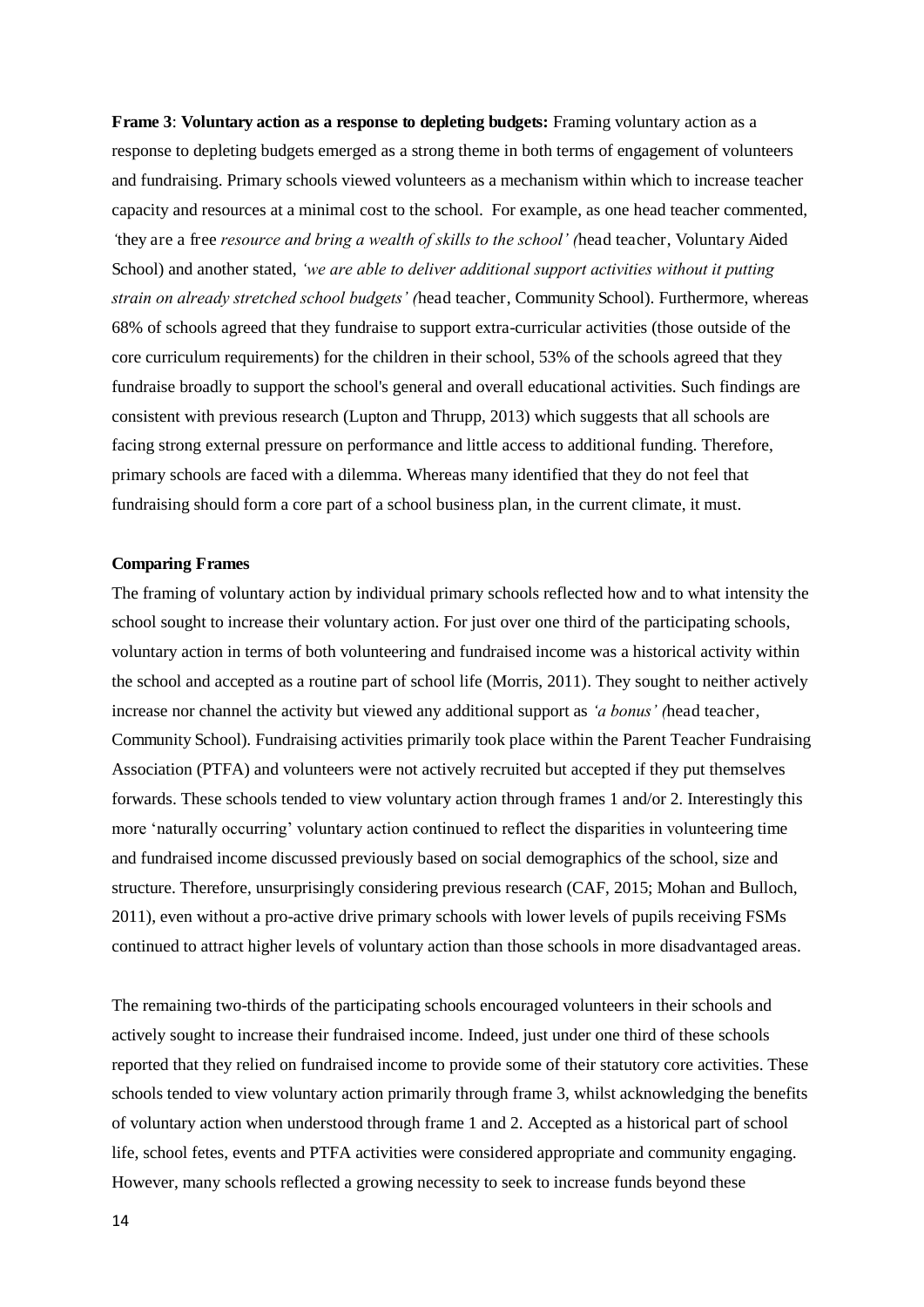activities, even if this was predominantly met with hostility by schools who felt they were under pressure to *'bolster reducing budgets' (*head teacher, Community School) and *'support a*  corpo*ratisation of education' (*head teacher, Community School) which they opposed. Such findings suggest that school leadership contributes to the emphasis a school may place on fundraising and volunteer engagement. There was a shared acknowledgement by schools that under the current ideology for education in England, schools would increasingly have to seek alternative ways in which to increase their funds (West, 2014; Ball et al, 2012). For example, as one head teacher commented*, 'I*  think that schools have to review their models of practice to ensure that fundraising and voluntary action be*comes a role within the school…*enrichment for all pupils is hard to achieve when budgets *are so tight' (*head teacher, Academy). However, another warned that *'by engaging in this raising our*  own funds to bridge budgets we are giving the green light to the government agenda to corporatise *education' (*head teacher, Community School).

Even within the schools which actively tried to engage and increase voluntary action, multiple challenges exist, with schools in areas of disadvantage more likely to report struggling to engage volunteers and successfully fundraise. Such findings resonate with previous studies (Poesen-Vandeputte and Nicaise, 2015). Additional barriers identified included finding the time to engage, train, coordinate and manage volunteers within the school (similar to Elliott et al, 2000), and problematic bureaucratic aspects, such as applying for Disclosure and Barring Service (DBS) checks, which were considered costly and time consuming. Furthermore, schools placed emphasis on attracting the 'right' type of volunteers, suggesting that volunteers needed to be skilled, educated and good role models for children. Previous research suggests volunteers in schools are rarely fully representative of society, or at times even the school community (Ranson et al, 2005). Additionally, schools, particularly those in areas of disadvantage, felt they faced particular challenges in engaging volunteers from cohorts of parents with *'their own negative experiences of school'* (head teacher, Academy). Likewise, societal shifts in terms of increases in workloads for families and lack of available time to volunteer were also recognised as a barrier. Furthermore, shifts in social policy concerning the school curriculum and education posed significant barriers in terms of volunteers training needs and skill development, for example, schools training volunteers in phonics to help support children's reading requires a greater degree of training than would have traditionally been the case.

In addition, almost all the schools felt they lacked the skills and expertise to engage actively in fundraising. Though most schools engaged in more traditional fundraising activities, such as school fetes, far fewer actively sought to fundraise from other sources such as local donors, major donors, charitable trusts or crowdfunding (Body, 2017). Schools also expressed concern over fundraising from parents; highlighting concerns about the socio-economic position of families, lack of community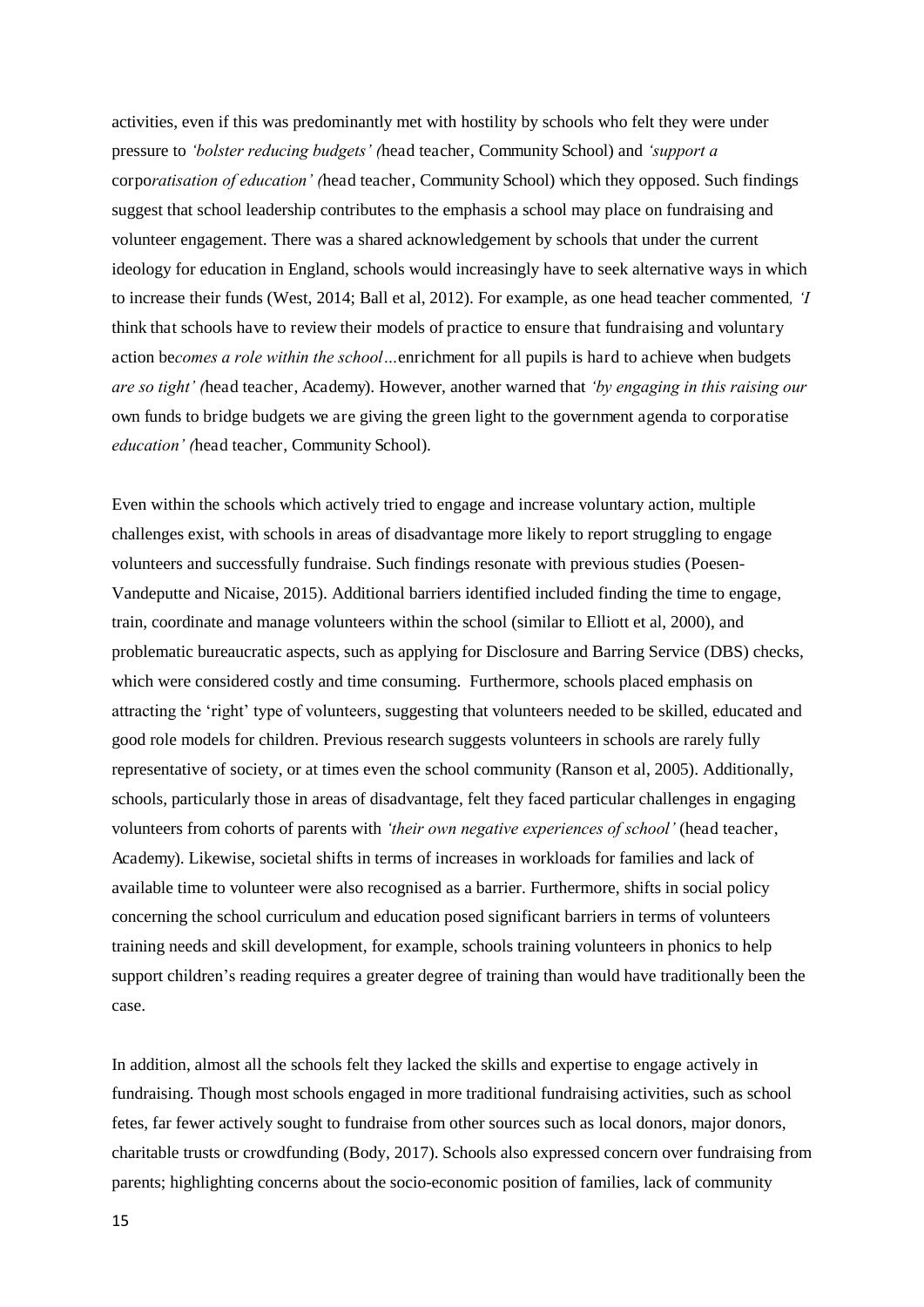support and fear of alienating parents and the local community. As one head teacher commented *'I*  think we should be mindful of how much money we are asking parents for, especially if in an area of *economic deprivation' (*head teacher, Community School).

Where schools actively engaged, and sought to recruit volunteers, and successfully fundraised larger amounts of money, this was predominantly grown from a 'grass roots' perspective based upon the skills and/or interests of one or two individuals in the school. These individuals sought to upskill themselves in response to this growing activity. For example, in one school an individual had actively developed a marketing strategy, recruitment policy, training programme, support and development plans and recognition mechanisms for volunteers. As a result, the medium sized school engaged over 50 volunteers on a planned and regular basis. Where fundraising activity existed within schools, it tended to be around an individual's, or small group of individuals, personal experience rather than an overall strategic approach (see Body, 2017 for further discussion on this). In these cases, schools actively sought to increase philanthropic income, by engaging donors with a connection to the school (e.g. parents), and approaching locally focused charitable trusts, philanthropists and businesses. We know that donors are more likely to give to organisations to which they feel connected and networked into (Yörük, 2012), and being asked is the strongest signifier of giving (Wiepking and Maas, 2009). As one school commented *'we're lucky we have a fundrai*ser as a governor who has done loads for *us'* (head teacher, Community School), and consequently, this school had actively sought individual donations and charitable trust support, securing over £50,000 in a single year to support school activities. A second example included an academy, where the head teacher focused on developing a relationship with an international corporate partner, which had a local presence in their area, and as a result had secured over £115,000 to support school refurbishments, trips and additional educational opportunities.

#### **6. Conclusion**

Primary schools value voluntary action. Both volunteering and philanthropic income are perceived to positively contribute to a schools' capacity to educate, both in terms of breadth of delivery and relationships with parents and the wider community (Miller et al, 2009; Tracey et al, 2014). However, the increasing blurring of sectors (Alcock, 2010) and the drive for privatisation of education (Ball and Youdell, 2008; West, 2014) raises significant questions about the reliance on voluntary action as a mechanism to bridge the funding gap in primary schools. The majority of the schools involved in this research highlighted an awareness of need and pressure to increase the role of voluntary action within their schools to help address budget short-falls, increase teacher capacity and support the desire to continue to offer extra-curricular activities. This research does not seek to undermine the positive benefits voluntary action can bring to education (as highlighted by Miller et al, 2009; Dominia, 2005; Sheldon and Epstein, 2002). However, it does question this growing pressure on schools to seek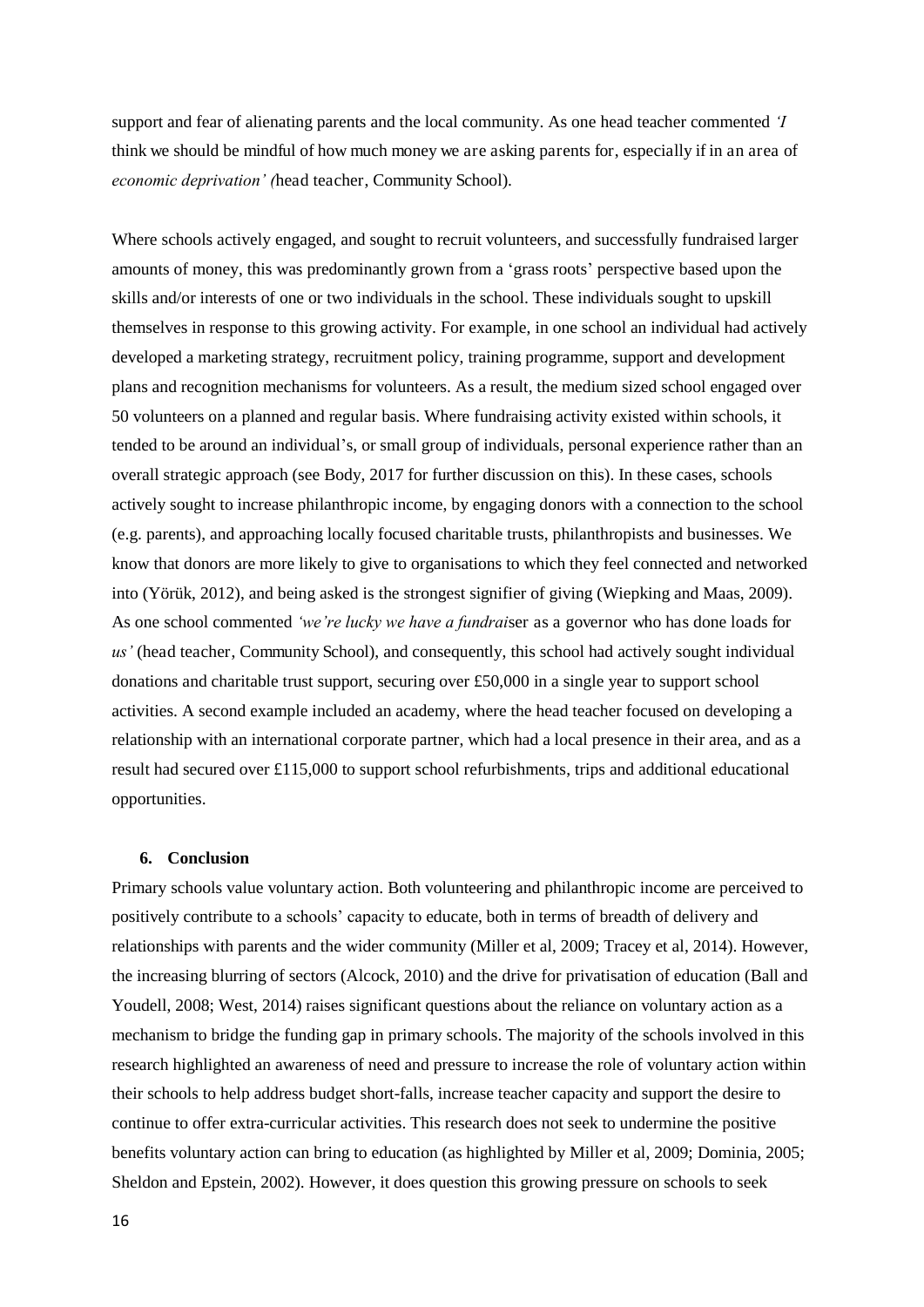alternative ways to boost their income and capacity. As schools increasingly turn towards alternative sources of funding and support, to continue to provide high quality education, disparities in the distribution of these additional resources become apparent. Schools in the low FSM bracket averaged 14 minutes more of volunteer time per child than schools in the high FSM bracket. In addition, schools in the low FSM band achieved three times as much donated income than those schools in the high FSM band. Such findings echo previous international research (Reich, 2007; Poesen-Vandeputte and Nicaise, 2015) suggesting that education is not a level playing field and that there are substantial differences in how voluntary action is distributed across areas of advantage versus those of disadvantage. The consequences of this uneven distribution mean that schools in wealthier, more affluent areas are more likely to have additional resources than those in poorer areas.

However, although socio-economic factors contribute to this uneven distribution of voluntary action, they do not reveal the complete picture. Smaller schools tended to fare better compared to larger ones. The smallest schools in the cohort had on average 17 minutes of volunteer time and £36 more donated income per child than the larger schools. This trend may be explained by parents perceiving larger schools to be well resourced due to size and thus effectively they are 'crowded out' (Houtenville and Conway, 2008; Payne, 1998). Furthermore, this disparity is likely to be partly absorbed by economies of scale meaning that the larger schools may not notably feel this difference. In addition, the ideological standpoint of leadership within the school plays a significant role in facilitating or inhibiting the engagement in voluntary action, with some head teachers ideologically opposed to increasing voluntary action, whereas others embrace the concept. Those schools which frame voluntary action as a mechanism in which to help offset depleting school budgets were more likely to attract higher levels of both volunteers and philanthropic income demonstrating that these barriers can be overcome. Finally, school 'type' is also a contributory factor. Academies secured almost double the donated income on average than all other primary school types (excluding independent private primary schools), and were the most likely 'type' of school to actively seek significantly more donated income, with a number of examples attracting over £100,000 per year.

The research reported here set out as an exploratory study of voluntary action in primary education. We have identified a number of meaningful disparities in the distribution of this activity and examined a number of barriers schools face when trying to engage volunteers and fundraise. These areas require further exploration and theorisation to understand the impacts such policy driven activity may have on primary schools and social inequality for children. The figures are also not statistically significant, and suggest a need for further, wider research to explore this topic further. The findings of this research are relevant for policy makers tackling social inequality in education, and contribute to the wider debate concerning the role of voluntary action in public services.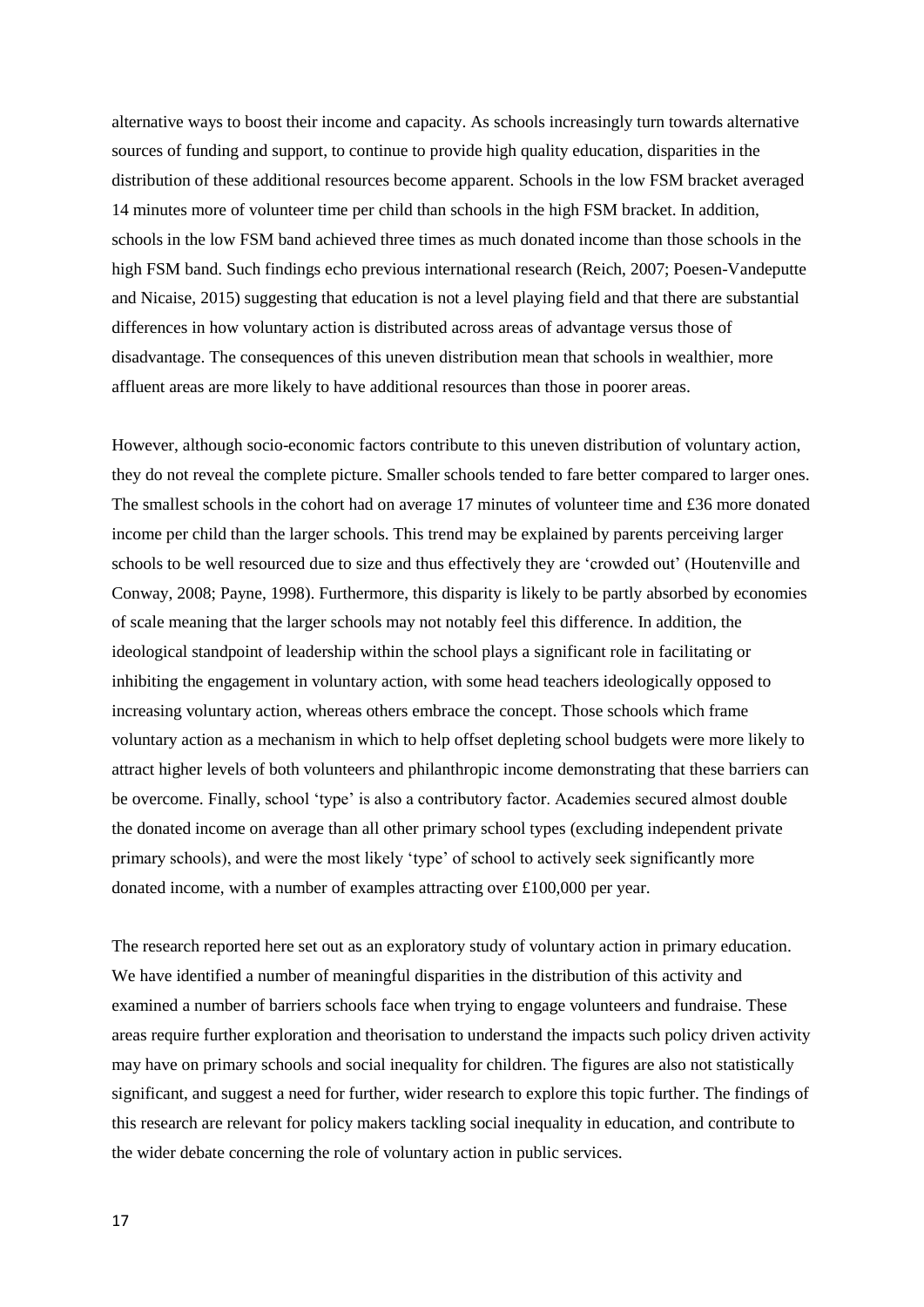#### **Bibliography**

- Adonis, A., 2012, Education, education, education: *Reforming England's schools.* London: Biteback
- Alcock, P., 2010, Building the Big Society: a new policy environment for the third sector in England, Voluntary Sector Review, 1(3): 379–389.
- Alcock, P., Kendall, J., and Parry, J., 2012, From the third sector to the Big Society: consensus or contention in the 2010 UK General Election?, Voluntary Sector Review, 3(3): 347–363.
- Andreoni, J. and Payne, A., 2011, Is crowding out due entirely to fundraising? Evidence from a panel of charities. Journal of Public Economics, 95: 334–343.
- Bagley, C. and Hillyard, S., 2014, Rural schools, social capital and the Big Society: a theoretical and empirical exposition. British Educational Research Journal, 40(1): 63-78.
- Ball, S., 2003, The teacher's soul and the terrors of performativity, Journal of Education Policy, 18(2): 215–228.
- Ball, S., Maguire, M., and Braun, A.., 2012, How schools do policy: Policy enactments in secondary schools, London: Routledge.
- Ball, S. and Youdell, D., 2008, Hidden privatisation in public education. Brussels: Education International.
- Bates, A., 2013, Transcending systems thinking in education reform: implications for policy-makers and school leaders, Journal of Education Policy, 28(1): 38-54.
- BBC News, 2017, School funding: Fundraising to keep schools running, published 22/03/2017 [http://www.bbc.co.uk/news/av/education-39349805/school-funding-fundraising-to-keep](http://www.bbc.co.uk/news/av/education-39349805/school-funding-fundraising-to-keep-schools-running)[schools-running](http://www.bbc.co.uk/news/av/education-39349805/school-funding-fundraising-to-keep-schools-running) accessed 20/06/2017
- Body, A., 2017, Fundraising for primary schools in England—Moving beyond the school gates, International Journal of Nonprofit and Voluntary Sector Marketing, 10.1002/nvsm.1582
- Body, A. and Breeze, B., 2016, What are 'unpopular causes' and how can they achieve fundraising success?, International Journal of Nonprofit and Voluntary Sector Marketing, 21(1): 57-70.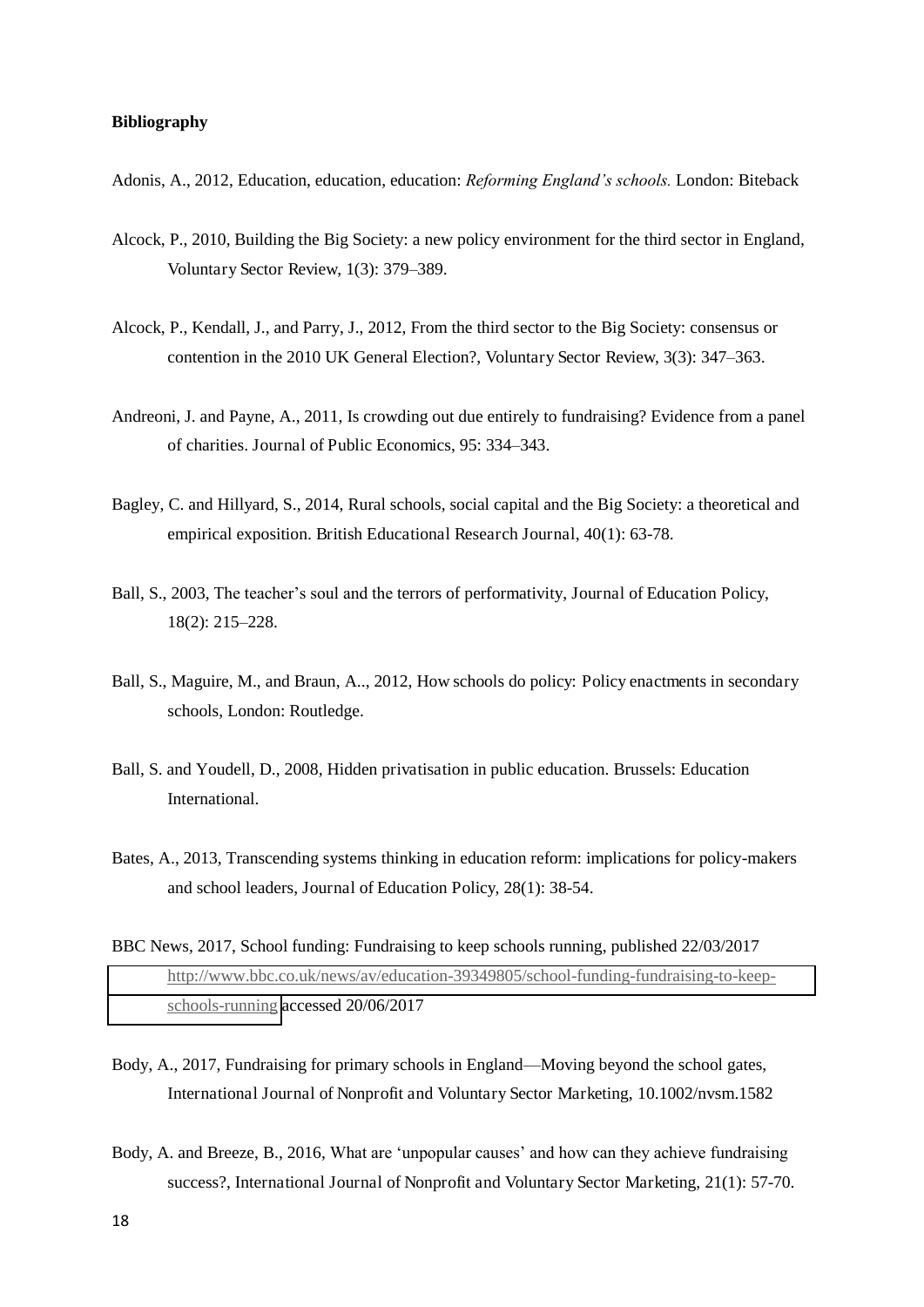Boraas, S., 2003, Volunteerism in the United States. Monthly Labor Review, 126(8): 3-11.

- Breeze, B., 2012, Donor and Governmental Perceptions of Charity. In Philanthropy and a Better Society, London: CGAP.
- Brooks, G., Cato, V., Fernendes, C. and Treganza, A., 1996, The Knowsley Reading Project: Using trained reading helpers effectively, Slough, National Foundation for Educational Research.

Cabinet Office, 2013, Community Life Survey, 2012-13. London: Cabinet Office.

Cabinet Office, 2016, Community Life Survey, 2015-16. London: Cabinet Office.

- CAF, 2015, UK Giving 2014: An overview of charitable giving in the UK during 2014, Charities Aid Foundation
- Cameron, D., 2010, Our Big Society agenda, [https://www.gov.uk/government/speeches/big-society](https://www.gov.uk/government/speeches/big-society-speech)[speech,](https://www.gov.uk/government/speeches/big-society-speech) accessed on 5/7/2017.
- Carpenter, J., Connolly, C., and Myers, C., 2008, Altruistic behavior in a representative dictator experiment, Experimental Economics, 1(3): 282-298.
- Department for Education, 2010, The importance of teaching: the schools white paper 2010, London: Her Majesty's Stationery Office.
- Department for Education, 2012, Action research into the evolving role of the local authority in education, Department for Education
- Dominia , T., 2005, Levelling the Home Advantage: Assessing the Effectiveness of Parental Involvement in Elementary School, Sociology of Education 78(3): 233-249
- Elliott, J., Arthurs, J. and Williams, R., 2000, Volunteer Support in the Primary Classroom: the longterm impact of one initiative upon children's reading performance, British Educational Research Journal, 26(2): 227-244.
- Green, A., Johns, N. and Rix, M., 2011, Liberty, national security and the Big Society, Sociological Research Online, 16(2).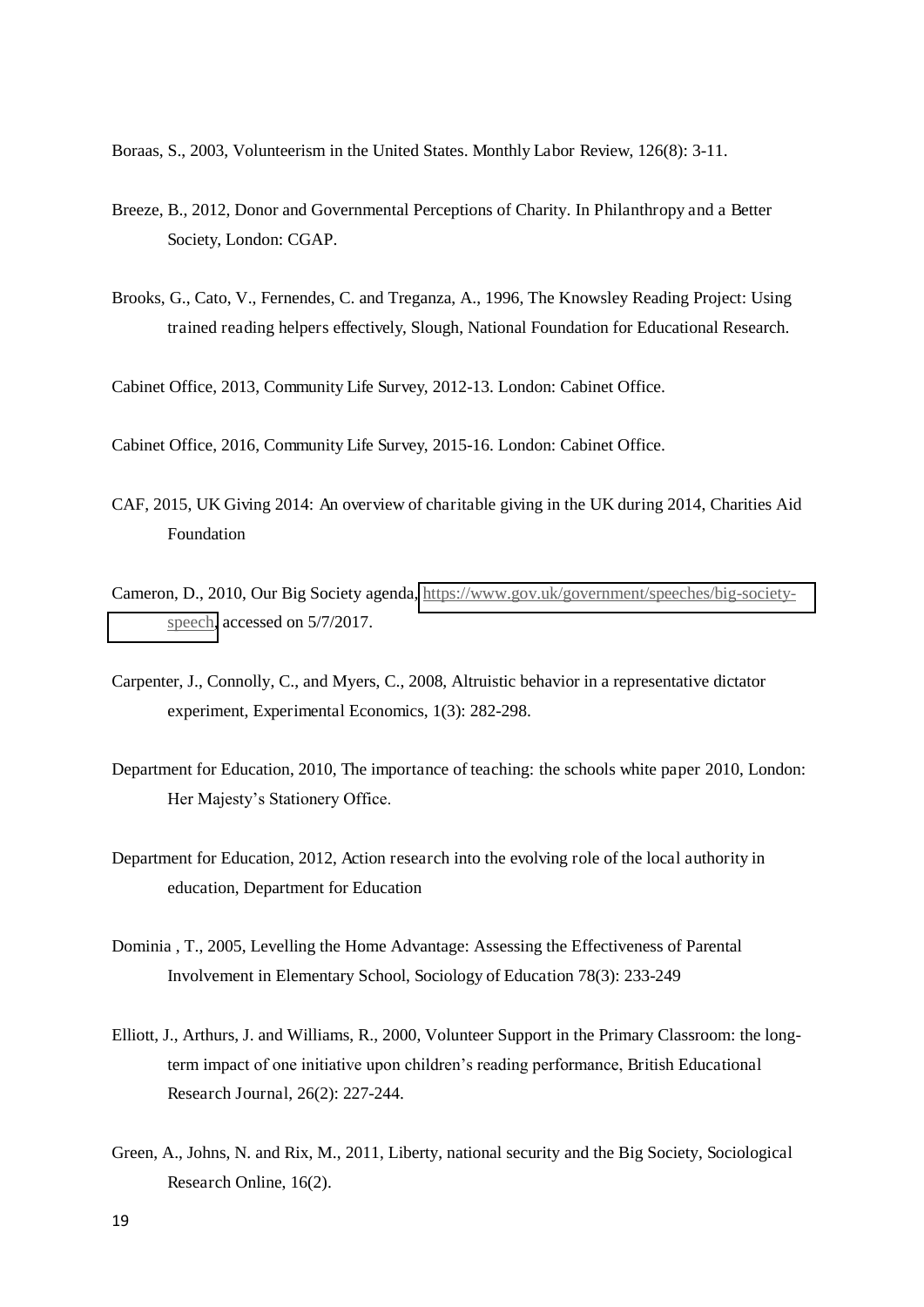- Greene, F., 2009. Assessing the Impact of Policy Interventions: The Influence of Evaluation Methodology, Environment and Planning. Government and Policy, 27: 216-229.
- Hatcher, R., 2006, Privatization and sponsorship: the re-agenting of the school system in England, Journal of Education Policy, 21(5): 599-619.
- Hesse-Biber, S., 2010, Qualitative Approaches to Mixed Methods Practice. Qualitative Inquiry, 16(6),: 455–468
- Hogg, E., 2016, Constant, serial and trigger volunteers: volunteering across the lifecourse and into older age, Voluntary Sector Review, 7(2): 169-190.
- Houtenville, A., and Conway, K., 2008, Parental effort, school resources, and student achievement. Journal of Human resources, 43(2): 437-453.
- Ingram, M., Wolfe, R. and Lieberman, J., 2007, The role of parents in high-achieving schools serving low-income, at-risk populations, Education and Urban Society, 39(4): 479-497.
- Ingram, N, 2016., Forced academisation by proxy: when schools have little choice but to convert. <https://www.moderngovernor.com/forced-academisation-by-proxy/>, accessed on 5/7/17.
- Institute for Fiscal Studies, 2015, School spending IFS Briefing Note BN168, Nuffield Foundation
- Kounali, D., Robinson, T., Goldstein, H. and Lauder, H., 2008, The probity of free school meals as a proxy measure for disadvantage, University of Bath, Maths/Education.
- Low, N., Butt, S., Ellis Paine, A. and Davis Smith, J., 2007, Helping Out: A National Survey of Volunteering and Charitable Giving, London: Cabinet Office.
- Lupton, R. and Thrupp, M., 2013, Headteachers' readings of and responses to disadvantaged contexts: evidence from English primary schools, British Educational Research Journal, 39(4): 769- 788.
- McGill, R., 2011, Voluntary action under threat, NCIA [www.voluntaryaction.net,](http://www.voluntaryaction.net/) accessed on 5/7/17.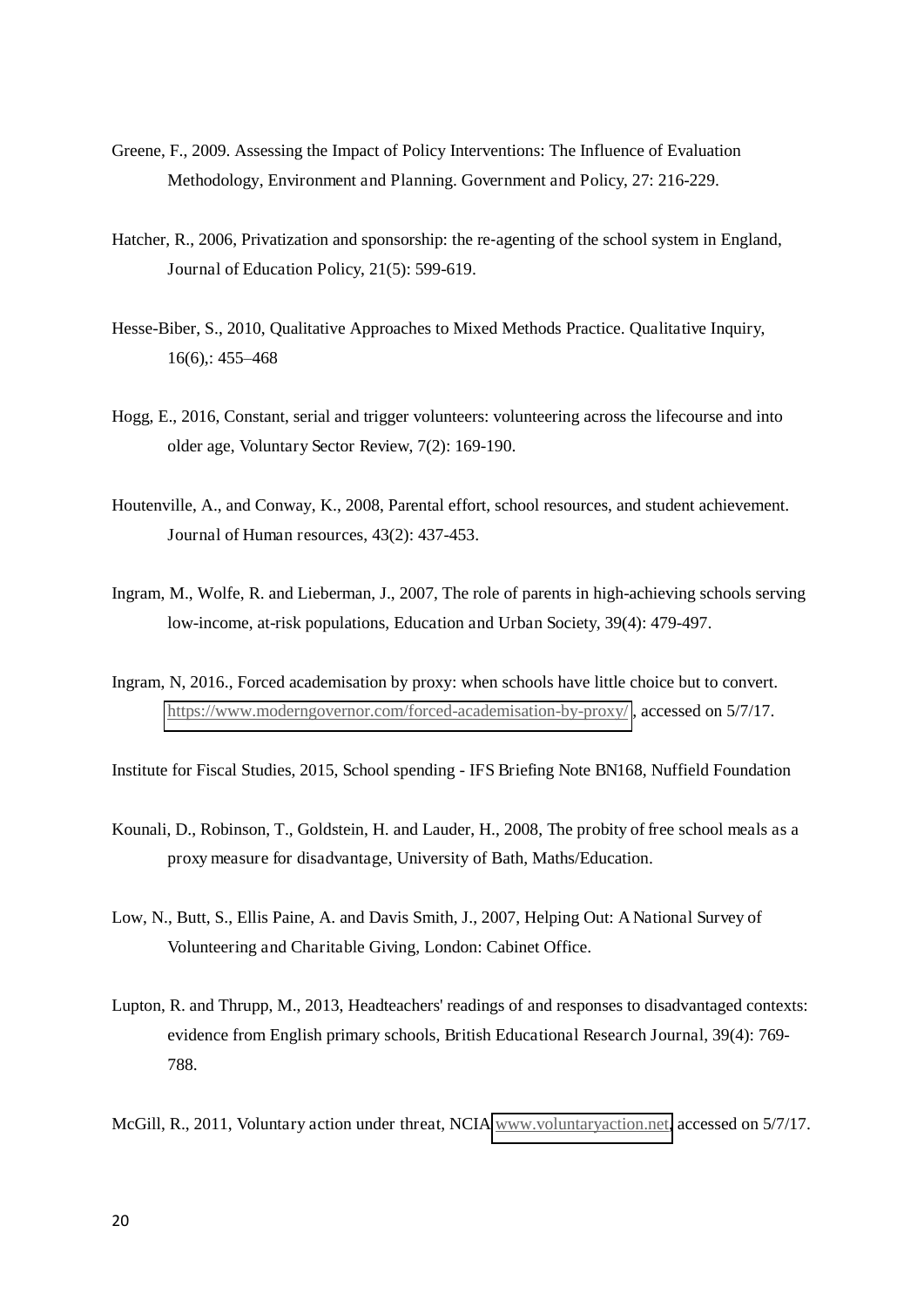- McGinn, K. C., and Ben-Porath, S., 2014, Parental engagement through school choice: Some reasons for caution. Theory and Research in Education, 12(2), 172-192.
- Miller, S., Connolly, P., Odena, O. and Styles, B, 2009, A Randomised Controlled Trial Evaluation of *Business in the Community's Time t*o Read Pupil Mentoring Programme, Centre for Effective Education, School of Education, Queen's University Belfast.
- Mohan, J. and Bulloch, S., 2012, The idea of a 'civic core': what are the overlaps between charitable giving, volunteering, and civic participation in England and Wales? Working Paper 73, Third Sector Research Centre, University of Birmingham.
- Montemaggi, F.E., Bullivant, S. and Glackin, M., 2016, The take-up of free school meals in Catholic schools in England and Wales, St Mary's University Twickenham, London, at [https://www.stmarys.ac.uk/research/centres/benedict-xvi/docs/free-school-meal-report.pdf,](https://www.stmarys.ac.uk/research/centres/benedict-xvi/docs/free-school-meal-report.pdf) accessed on 20/06/2017.
- Morris, D., 2011, Building a big society: will charity's creeping reach generate a new paradigm for state schools? Journal of Social Welfare and Family Law, 33 (3): 209-226.
- Musick, M. and Wilson, J., 2008, Volunteers: A Social Profile. Bloomington: Indiana University Press.
- NCVO, 2016, UK Civil Society Almanac, [https://data.ncvo.org.uk/almanac17/,](https://data.ncvo.org.uk/almanac17/) accessed on 5/7/17.
- NCVO and CAF, 2012, UK Giving: 2012, An Overview of Charitable Giving in the UK 2011/12. London: CAF and NCVO.
- Newby, P., 2010, Research Methods for Education. London: Pearson's Education Limited.
- Payne, A., 1998, Does the government crowd out private donations? New evidence from a sample of non-profit firms, Journal of Public Economics, 69:323-45.
- Payton, R., and Moody, M., 2008, Understanding philanthropy: Its meaning and mission, Bloomington: Indiana University Press.
- Plowden., B, 1967, Children and their Primary Schools: A Report of the Central Advisory Council for Education (England), London: HMSO.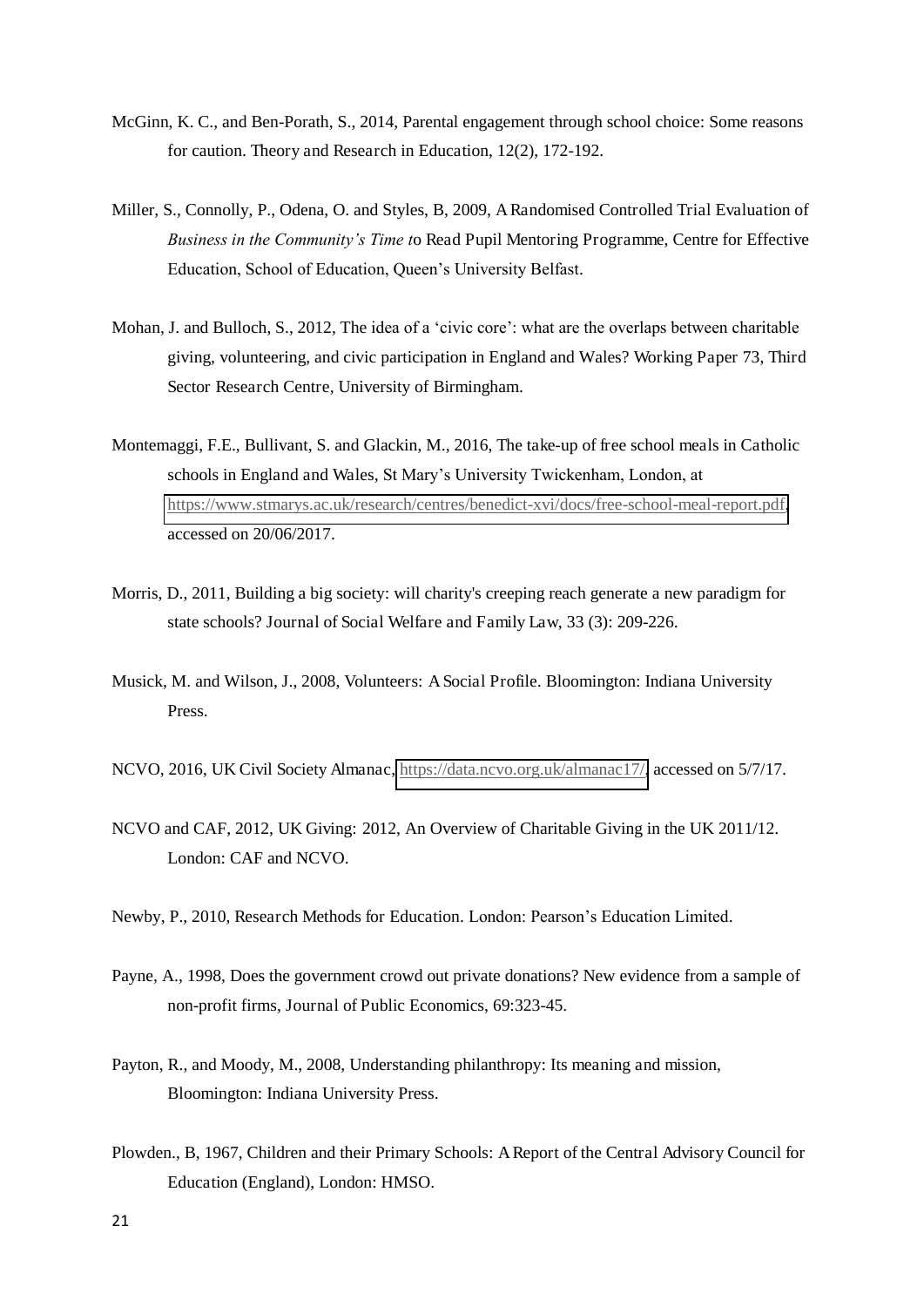- Poesen-Vandeputte, M. and Nicaise, I., 2015, Rich schools, poor schools. Hidden resource inequalities between primary schools, Educational Research 57(1): 91-109.
- PricewaterhouseCoopers, L.L.P., 2007, Independent study into school leadership. Department for Education and Skills, Nottingham.
- Ranson, S., Arnott, M., McKeownc, P., Martin, J., and Smith, P., 2005, The participation of volunteer citizens in school governance, Educational Review, 57(3):.357-371.
- Rebok, G., 2004, Short-Term Impact of Experience Corps® Participation on Children and Schools: Results from a Pilot Randomized Trial, Journal of Urban Health, 81(1): 79-93.
- Reich, R., 2007, Philanthropy and its Uneasy Relation to Equality, in W. Damon and S. Verducci (Eds.) Taking Philanthropy Seriously: Beyond Noble Intentions to Responsible Giving, Bloomington: Indiana University Press.
- Ritter, W., Barnett, J., Denny, G., and Albin, G., 2009, The effectiveness of volunteer tutoring programs for elementary and middle school students: a meta-analysis, Review of Educational Research, 79(1): 3-38.
- Rochester, C., 2013, Rediscovering Voluntary Action: The Beat of a Different Drum. Palgrave Macmillan.
- Rowson, J., Broome, S. and Jones A., 2010, Connected Communities: How social networks power and sustain the Big Society, RSA Report.
- Sanders, M., 2001, The Role of "Community" in Comprehensive School, Family, and Community Partnership Programs, The Elementary School Journal, 102(1): 19-34.
- Sheldon, S. and Epstien, J., (2002) Improving Student Behavior and School Discipline with Family and Community Involvement, Education and Urban Society 35(1): 4-26
- Smith, S., 2012, Mind the Gap: the growing generational divide in charitable giving, London: Charities Aid Foundation.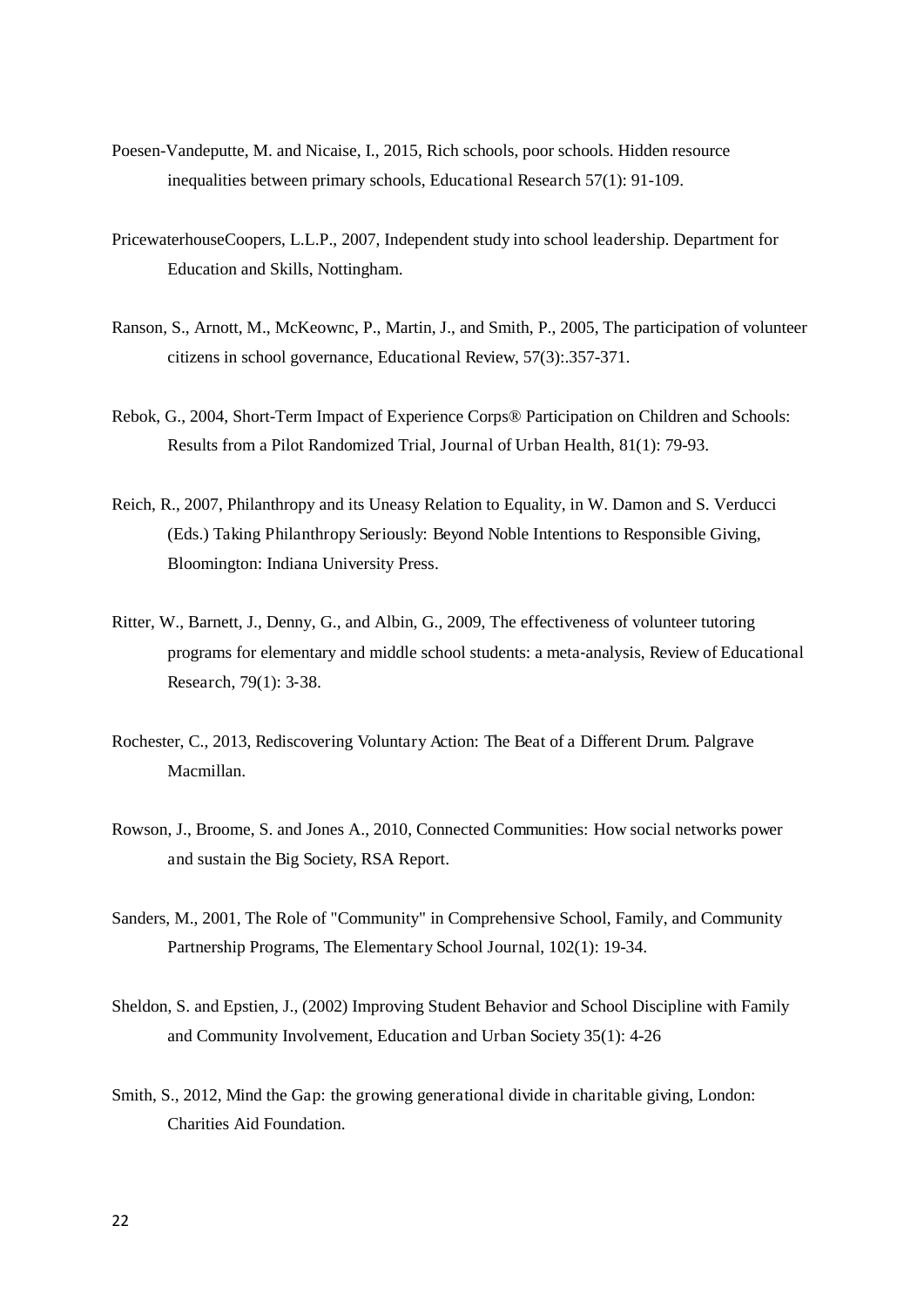- Stronach, I., 2010, Globalizing education, educating the local: How method made us mad, London: Routledge.
- Tracey, D., Hornery, S., Seaton, M., Craven., R and Seeshing., A, 2014, Volunteers Supporting Children with Reading Difficulties in Schools: Motives and Rewards. School Community Journal, 2014, 24(1): 49-68.
- West, A., 2014, Academies in England and independent schools (fristående skolor) in Sweden: policy, privatisation, access and segregation, Research Papers in Education, 29(3): 330–350.
- Wiepking, P. and Maas, I., 2009, Resources that make you generous: effects of social and human resources on charitable giving, Social Forces 87(4): 1973-1995.
- Yörük, B., 2012, Charitable solicitations matter: A comparative analysis of fundraising methods. The Journal of Applied Public Economics, 33(4): 467–487.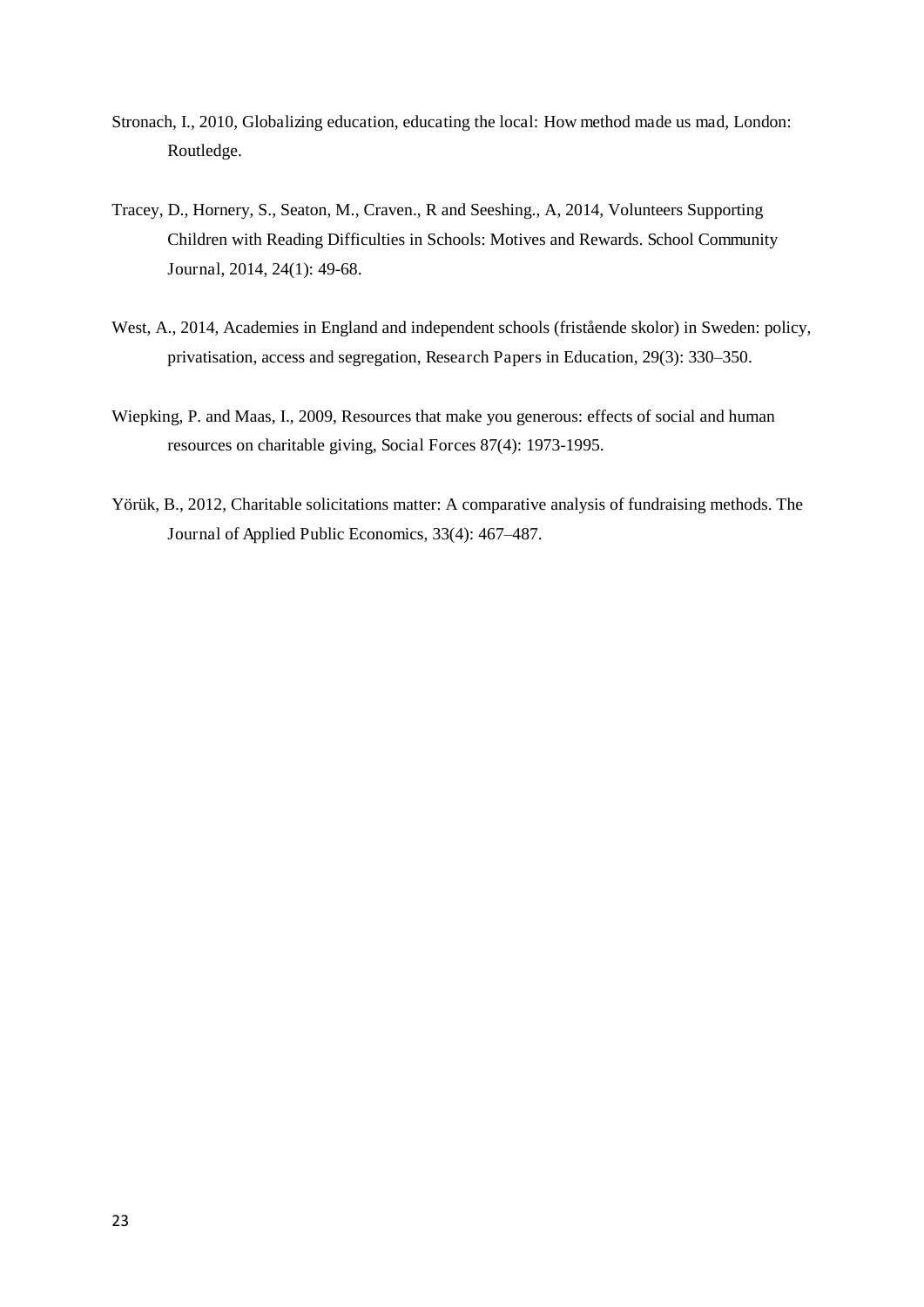#### **Appendix**

#### **Table**

| Types of activities volunteers | % of schools with regular      | % of schools with sporadic     |
|--------------------------------|--------------------------------|--------------------------------|
| support the school with        | volunteers supporting activity | volunteers supporting activity |
| In the classroom               | 96                             | 20                             |
| Fundraising                    | 71                             | 65                             |
| Management and leadership      | 67                             | 17                             |
| Events and educational trips   | 63                             | 78                             |
| Extra-curricular               | 60                             | 19                             |
| General maintenance            | 5                              | 28                             |

#### **Figures**



**Figure 1: Average minutes of volunteer support per child, per week by number of pupils in school**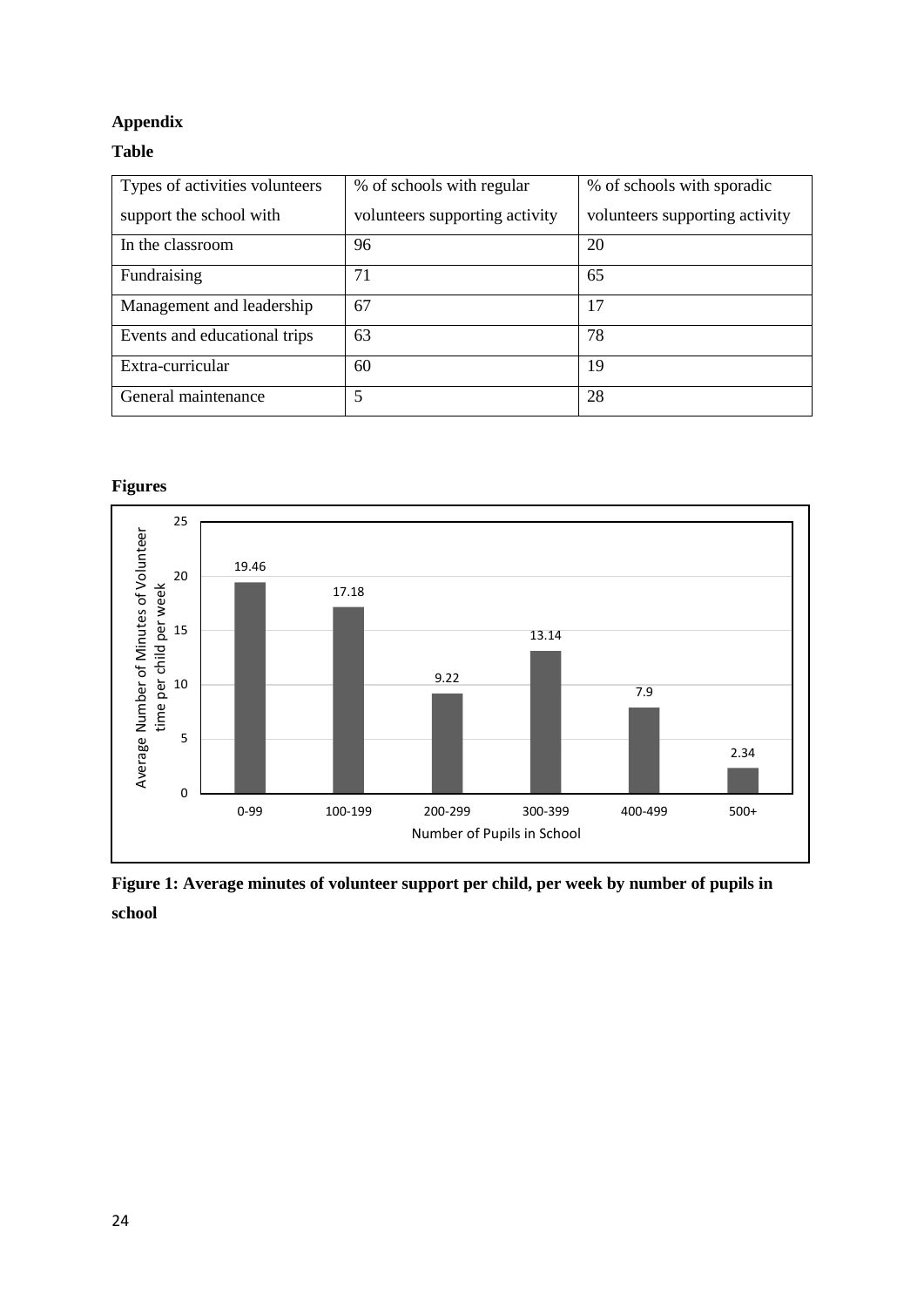

Figure 2: Number of volunteer minutes per child, per week, by FSM data **Figure 2: Number of volunteer minutes per child, per week, by FSM data** 



Figure 3: Percentage of schools engaging in particular types of fundraising **Figure 3: Percentage of schools engaging in particular types of fundraising**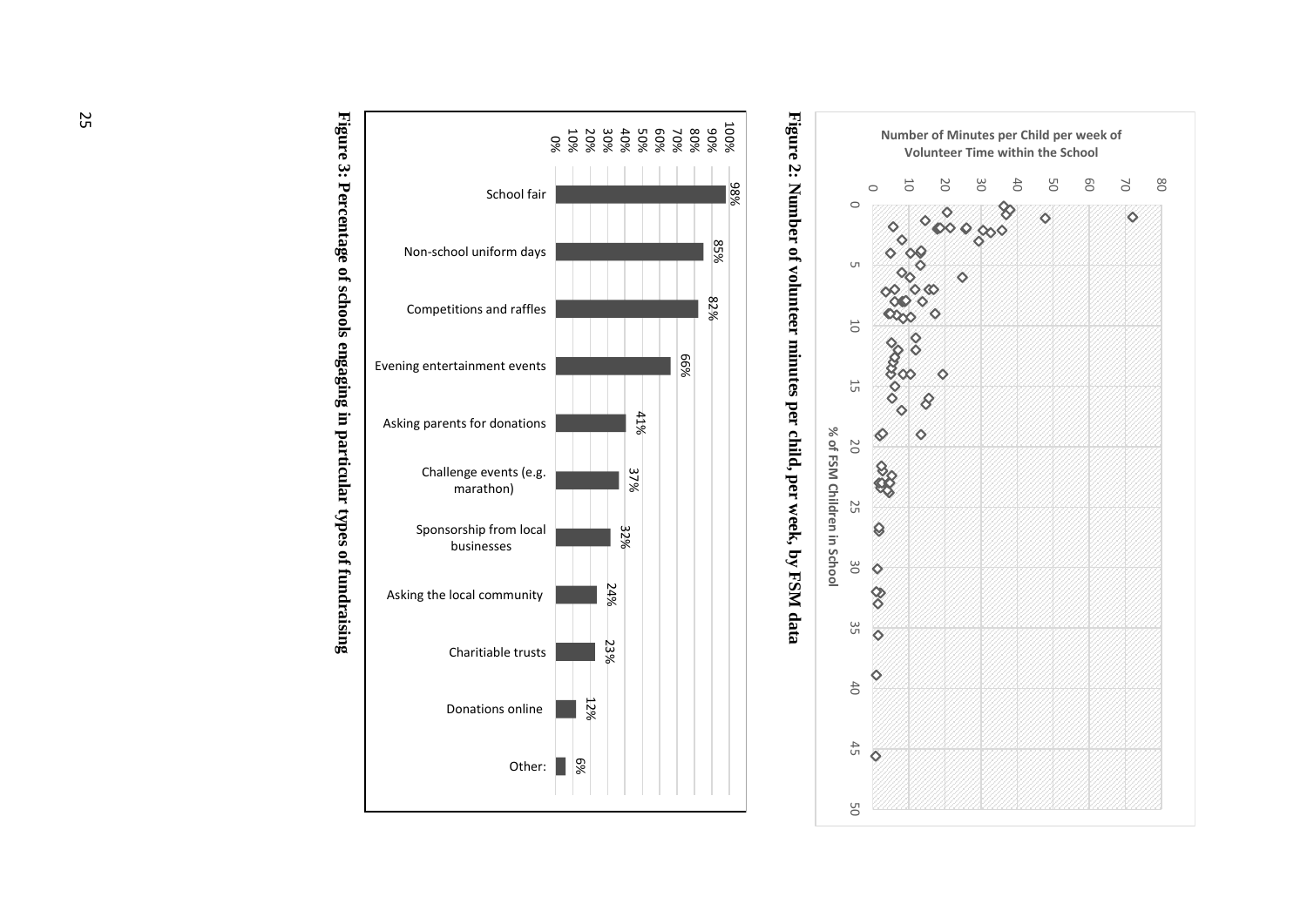

**Figure 4: Average donated income (£) per child, per year, by school size** 



**Figure 5: Amount of money (£) raised per child 2013/14, by FSM data** 

<u>.</u>

i There are different school types, dependent upon how they are managed and funded. There are four main types of state schools funded by local authorities, all of which follow the National Curriculum and are inspected by Ofsted (the government's Office for Standards in Education, Children's Services and Skills). Community schools are run by the local authority, which employs school staff, owns the land and buildings.